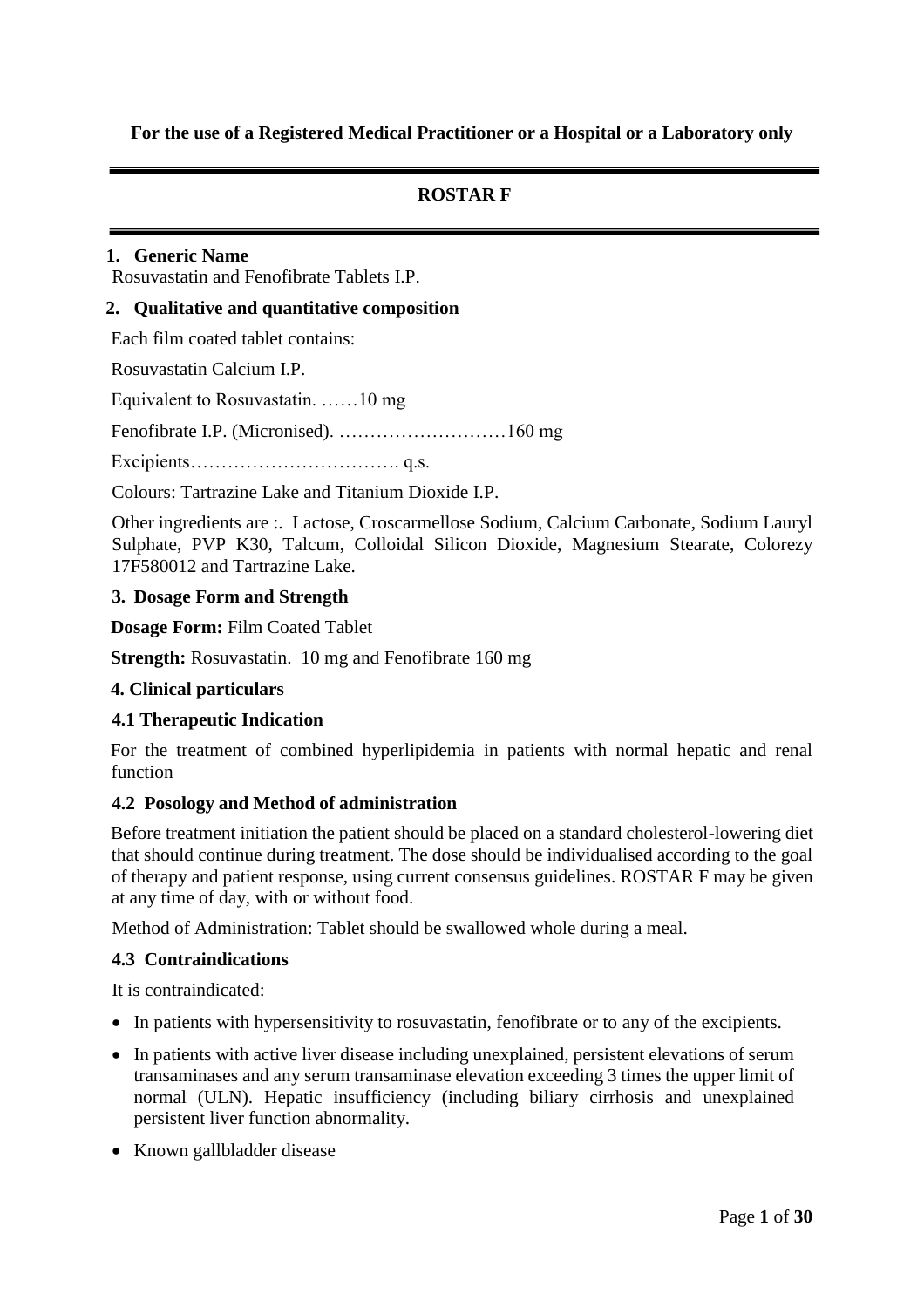- Severe renal insufficiency (estimated glomerular filtration rate  $<$  30 mL/min/1.73 m<sup>2</sup>). In patients with severe renal impairment (creatinine clearance <30 ml/min).
- Chronic or acute pancreatitis with the exception of acute pancreatitis due to severe hypertriglyceridemia
- Known photoallergy or phototoxic reaction during treatment with fibrates or ketoprofen
- In patients with myopathy.
- In patients receiving concomitant ciclosporin.
- During pregnancy and lactation and in women of childbearing potential not using appropriate contraceptive measures. The 40 mg dose is contraindicated in patients with predisposing factors for myopathy/rhabdomyolysis.
- Moderate renal impairment (creatinine clearance  $< 60$  ml/min)
- Hypothyroidism
- Personal or family history of hereditary muscular disorders
- Previous history of muscular toxicity with another HMG-CoA reductase inhibitor or fibrate
- Alcohol abuse
- Situations where an increase in plasma levels may occur
- Asian patients
- Concomitant use of fibrates.

### **4.4 Special Warnings and Precautions for Use**

### **Rosuvastatin**

### Renal Effects

Proteinuria, detected by dipstick testing and mostly tubular in origin, has been observed in patients treated with higher doses of Rosuvastatin, in particular 40 mg, where it was transient or intermittent in most cases. Proteinuria has not been shown to be predictive of acute or progressive renal disease. The reporting rate for serious renal events in post-marketing use is higher at the 40 mg dose. An assessment of renal function should be considered during routine follow-up of patients treated with a dose of 40 mg.

### Skeletal Muscle Effects

Effects on skeletal muscle e.g. myalgia, myopathy and, rarely, rhabdomyolysis have been reported in Rosuvastatin-treated patients with all doses and in particular with doses > 20 mg. Very rare cases of rhabdomyolysis have been reported with the use of ezetimibe in combination with HMG-CoA reductase inhibitors. A pharmacodynamics interaction cannot be excluded and caution should be exercised with their combined use. As with other HMG-CoA reductase inhibitors, the reporting rate for rhabdomyolysis associated with Rosuvastatin in postmarketing use is higher at the 40 mg dose.

### *Creatine Kinase Measurement*

Creatine Kinase (CK) should not be measured following strenuous exercise or in the presence of a plausible alternative cause of CK increase which may confound interpretation of the result. If CK levels are significantly elevated at baseline (>5xULN) a confirmatory test should be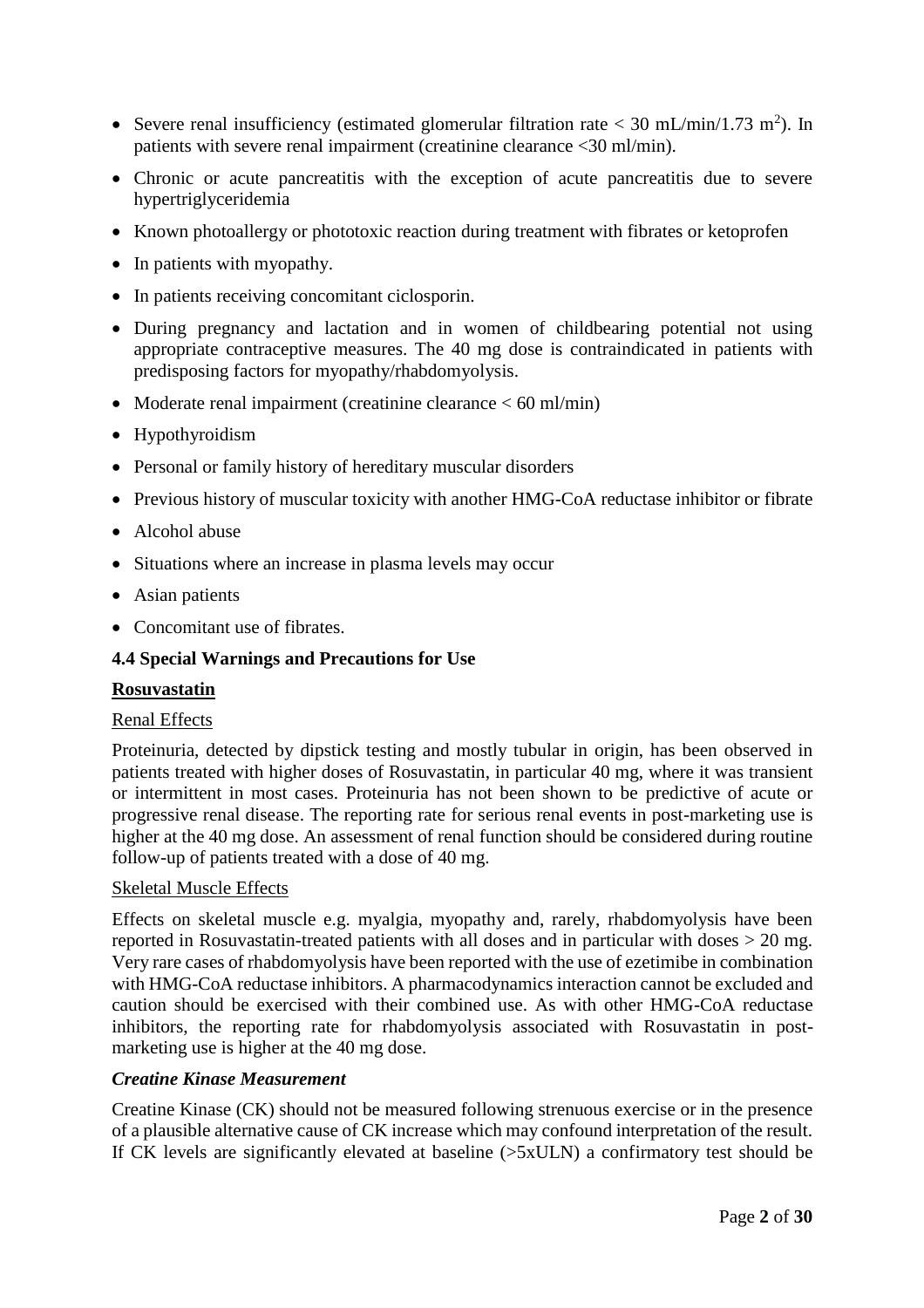carried out within  $5 - 7$  days. If the repeat test confirms a baseline CK  $>5xULN$ , treatment should not be started.

# *Before Treatment*

Rosuvastatin, as with other HMG-CoA reductase inhibitors, should be prescribed with caution in patients with pre-disposing factors for myopathy/rhabdomyolysis. Such factors include:

- Renal impairment
- Hypothyroidism
- Personal or family history of hereditary muscular disorders
- Previous history of muscular toxicity with another HMG-CoA reductase inhibitor or fibrate
- Alcohol abuse
- Age >70 years
- Situations where an increase in plasma levels may occur
- Concomitant use of fibrates.

In such patients the risk of treatment should be considered in relation to possible benefit and clinical monitoring is recommended. If CK levels are significantly elevated at baseline (>5xULN) treatment should not be started.

### *Whilst on Treatment*

Patients should be asked to report inexplicable muscle pain, weakness or cramps immediately, particularly if associated with malaise or fever. CK levels should be measured in these patients. Therapy should be discontinued if CK levels are markedly elevated (>5xULN) or if muscular symptoms are severe and cause daily discomfort (even if CK levels are ≤5xULN). If symptoms resolve and CK levels return to normal, then consideration should be given to re-introducing Rosuvastatin or an alternative HMG-CoA reductase inhibitor at the lowest dose with close monitoring. Routine monitoring of CK levels in asymptomatic patients is not warranted. There have been very rare reports of an immune-mediated necrotising myopathy (IMNM) during or after treatment with statins, including Rosuvastatin. IMNM is clinically characterised by proximal muscle weakness and elevated serum creatine kinase, which persist despite discontinuation of statin treatment.

In reported clinical trials, there was no evidence of increased skeletal muscle effects in the small number of patients dosed with Rosuvastatin and concomitant therapy. However, an increase in the incidence of myositis and myopathy has been seen in patients receiving other HMG-CoA reductase inhibitors together with fibric acid derivatives including gemfibrozil, ciclosporin, nicotinic acid, azole antifungals, protease inhibitors and macrolide antibiotics. Gemfibrozil increases the risk of myopathy when given concomitantly with some HMG-CoA reductase inhibitors. Therefore, the combination of Rosuvastatin and gemfibrozil is not recommended. The benefit of further alterations in lipid levels by the combined use of Rosuvastatin with fibrates or niacin should be carefully weighed against the potential risks of such combinations. The 40 mg dose is contraindicated with concomitant use of a fibrate.

Rosuvastatin must not be co-administered with systemic formulations of fusidic acid or within 7 days of stopping fusidic acid treatment. In patients where the use of systemic fusidic acid is considered essential, statin treatment should be discontinued throughout the duration of fusidic acid treatment. There have been reports of rhabdomyolysis (including some fatalities) in patients receiving fusidic acid and statins in combination. Patients should be advised to seek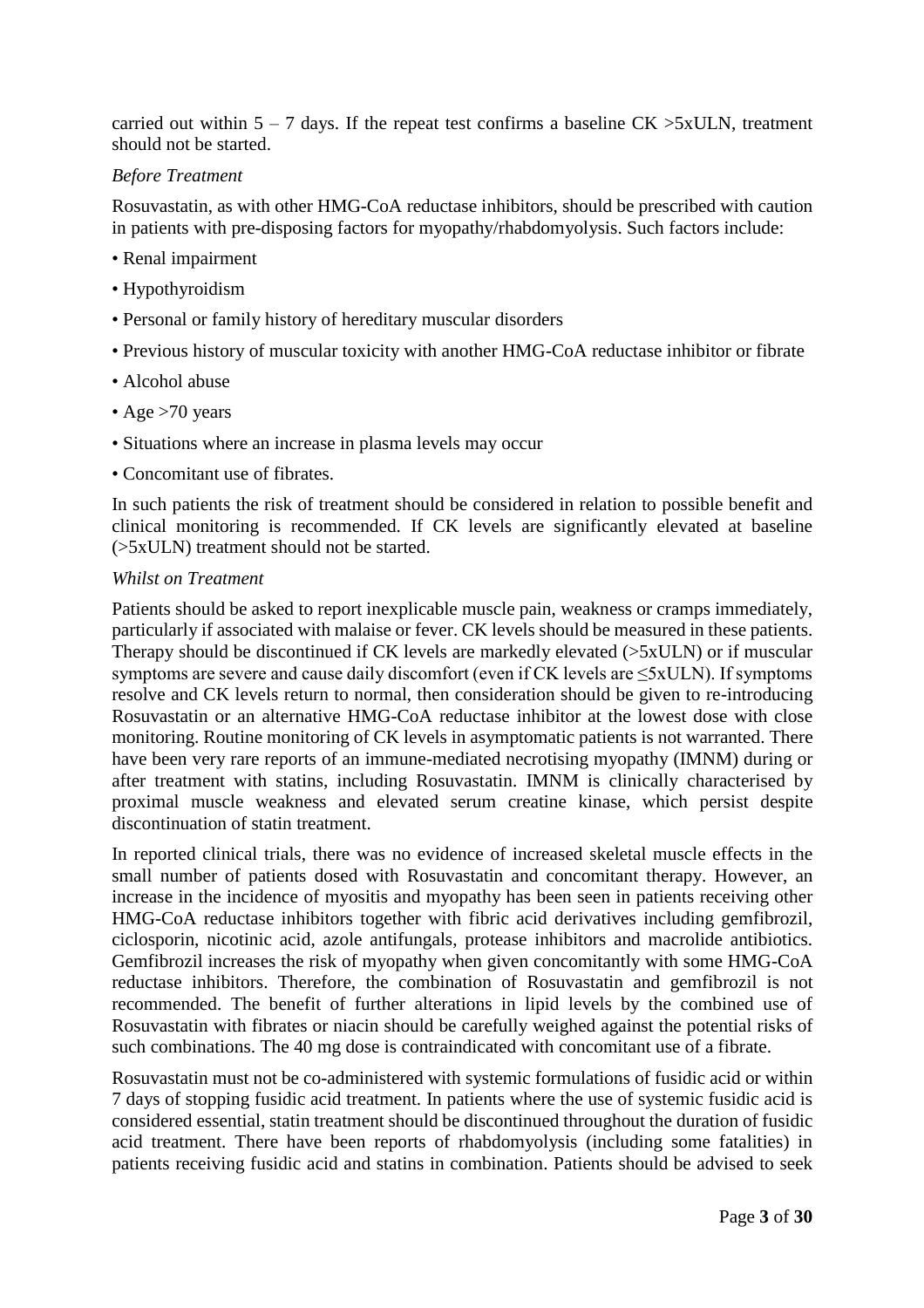medical advice immediately if they experience any symptoms of muscle weakness, pain or tenderness. Statin therapy may be re-introduced seven days after the last dose of fusidic acid. In exceptional circumstances, where prolonged systemic fusidic acid is needed, e.g. for the treatment of severe infections, the need for co-administration of Rosuvastatin and fusidic acid should only be considered on a case by case basis and under close medical supervision.

Rosuvastatin should not be used in any patient with an acute, serious condition suggestive of myopathy or predisposing to the development of renal failure secondary to rhabdomyolysis (e.g. sepsis, hypotension, major surgery, trauma, severe metabolic, endocrine and electrolyte disorders; or uncontrolled seizures).

# Liver Effects

As with other HMG-CoA reductase inhibitors, Rosuvastatin should be used with caution in patients who consume excessive quantities of alcohol and/or have a history of liver disease.

It is recommended that liver function tests be carried out prior to, and 3 months following, the initiation of treatment. Rosuvastatin should be discontinued or the dose reduced if the level of serum transaminases is greater than 3 times the upper limit of normal. The reporting rate for serious hepatic events (consisting mainly of increased hepatic transaminases) in post-marketing use is higher at the 40 mg dose.

In patients with secondary hypercholesterolemia caused by hypothyroidism or nephrotic syndrome, the underlying disease should be treated prior to initiating therapy with Rosuvastatin.

# Race

Pharmacokinetic studies show an increase in exposure in Asian subjects compared with Caucasians.

### Protease Inhibitors

Increased systemic exposure to Rosuvastatin has been observed in subjects receiving Rosuvastatin concomitantly with various protease inhibitors in combination with ritonavir. Consideration should be given both to the benefit of lipid lowering by use of Rosuvastatin in HIV patients receiving protease inhibitors and the potential for increased Rosuvastatin plasma concentrations when initiating and up titrating Rosuvastatin doses in patients treated with protease inhibitors. The concomitant use with certain protease inhibitors is not recommended unless the dose of Rosuvastatin is adjusted.

### Lactose Intolerance

Patients with rare hereditary problems of galactose intolerance, the Lapp lactase deficiency or glucose-galactose malabsorption should not take this medicine.

### Interstitial Lung Disease

Exceptional cases of interstitial lung disease have been reported with some statins, especially with long-term therapy. Presenting features can include dyspnoea, non-productive cough and deterioration in general health (fatigue, weight loss and fever). If it is suspected a patient has developed interstitial lung disease, statin therapy should be discontinued.

### Diabetes Mellitus

Some evidence suggests that statins as a class raise blood glucose and in some patients, at high risk of future diabetes, may produce a level of hyperglycaemia where formal diabetes care is appropriate. This risk, however, is outweighed by the reduction in vascular risk with statins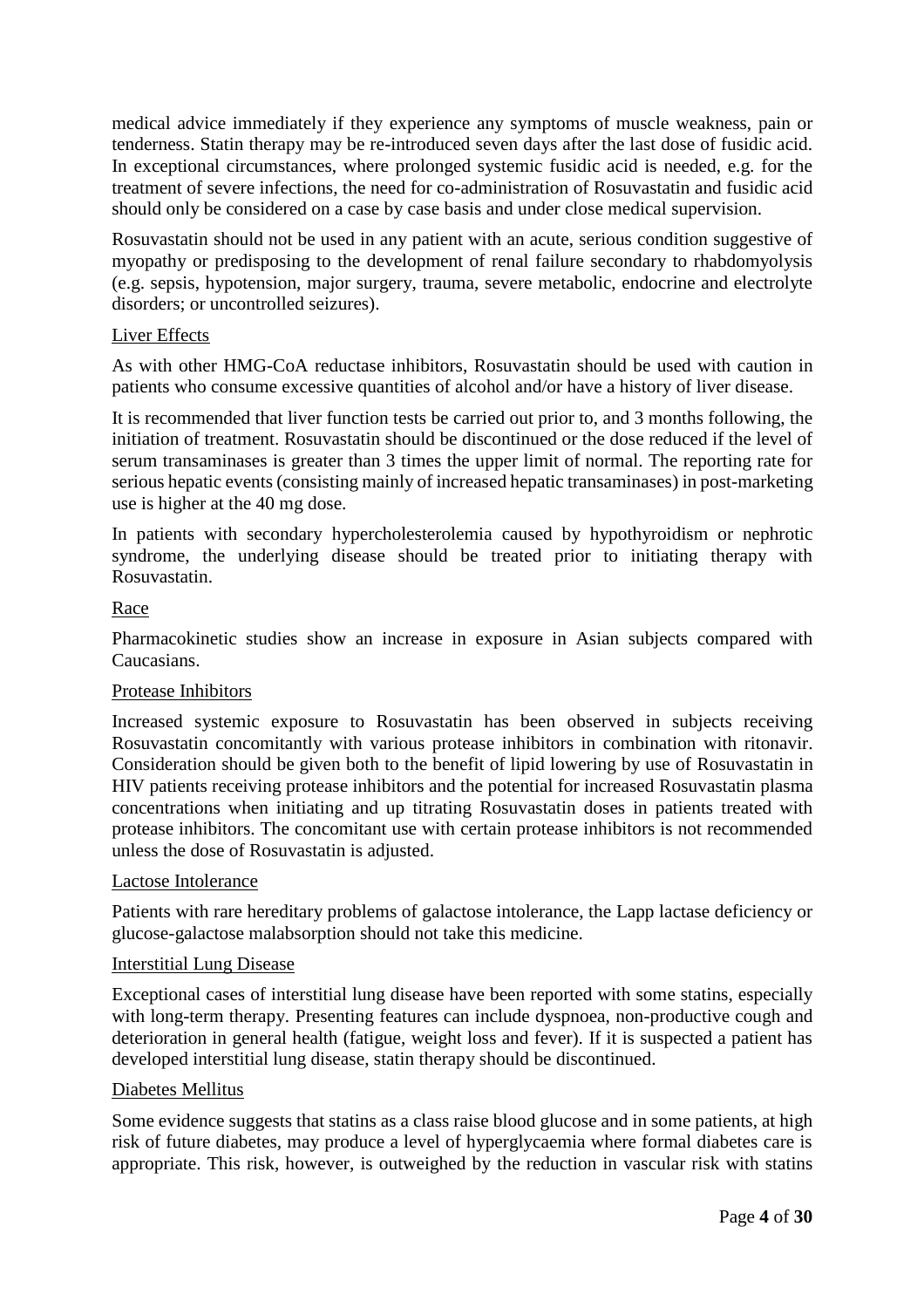and therefore should not be a reason for stopping statin treatment. Patients at risk (fasting glucose 5.6 to 6.9 mmol/l, BMI > 30 kg/m<sup>2</sup>, raised triglycerides, hypertension) should be monitored both clinically and biochemically according to national guidelines.

In the JUPITER study, the reported overall frequency of diabetes mellitus was 2.8% in Rosuvastatin and 2.3% in placebo, mostly in patients with fasting glucose 5.6 to 6.9 mmol/l.

# Paediatric Population

The evaluation of linear growth (height), weight, BMI (body mass index), and secondary characteristics of sexual maturation by Tanner staging in paediatric patients 6 to 17 years of age taking Rosuvastatin is limited to a two-year period. After two years of study treatment, no effect on growth, weight, BMI or sexual maturation was detected.

In a clinical trial of children and adolescents receiving Rosuvastatin for 52 weeks, CK elevations >10xULN and muscle symptoms following exercise or increased physical activity were observed more frequently compared to observations in clinical trials in adults.

# **Fenofibrate**

# Secondary causes of hyperlipidemia:

Secondary cause of hypercholesterolemia, such as uncontrolled type 2 diabetes mellitus, hypothyroidism, nephrotic syndrome, dysproteinaemia, obstructive liver disease or alcoholism should be adequately treated before Fenofibrate therapy is considered. Secondary cause of hypercholesterolemia related to pharmacological treatment can be seen with diuretics, βblocking agents, estrogens, progestogens, combined oral contraceptives, immunosuppressive agents and protease inhibitors. In these cases, it should be ascertained whether the hyperlipidaemia is of primary or secondary nature (possible elevation of lipid values caused by these therapeutic agents).

### Liver function:

As with other lipid lowering agents, increases have been reported in transaminase levels in some patients. In the majority of cases these elevations were transient, minor and asymptomatic. It is recommended that transaminase levels are monitored every 3 months during the first 12 months of treatment and thereafter periodically. Attention should be paid to patients who develop increase in transaminase levels and therapy should be discontinued if AST (SGOT) and ALT (SGPT) levels increase to more than 3 times the upper limit of the normal range. When symptoms indicative of hepatitis occurs (e.g. jaundice, pruritus) and diagnosis is confirmed by laboratory testing, Fenofibrate therapy should be discontinued.

### Pancreas:

Pancreatitis has been reported in patients taking fenofibrate

This occurrence may represent a failure of efficacy in patients with severe hypertriglyceridemia, a direct drug effect, or a secondary phenomenon mediated through biliary tract stone or sludge formation with obstruction of the common bile duct.

### Muscle:

Muscle toxicity, including rare cases of rhabdomyolysis, with or without renal failure*,* has been reported with administration of fibrates and other lipid-lowering agents. The incidence of this disorder increases in case of hypoalbuminaemia and previous renal insufficiency. Patients with predisposing factors for myopathy and/or rhabdomyolysis, including age above 70 years, personal or familial history of hereditary muscular disorders, renal impairment, hypothyroidism and high alcohol intake, may be at an increased risk of developing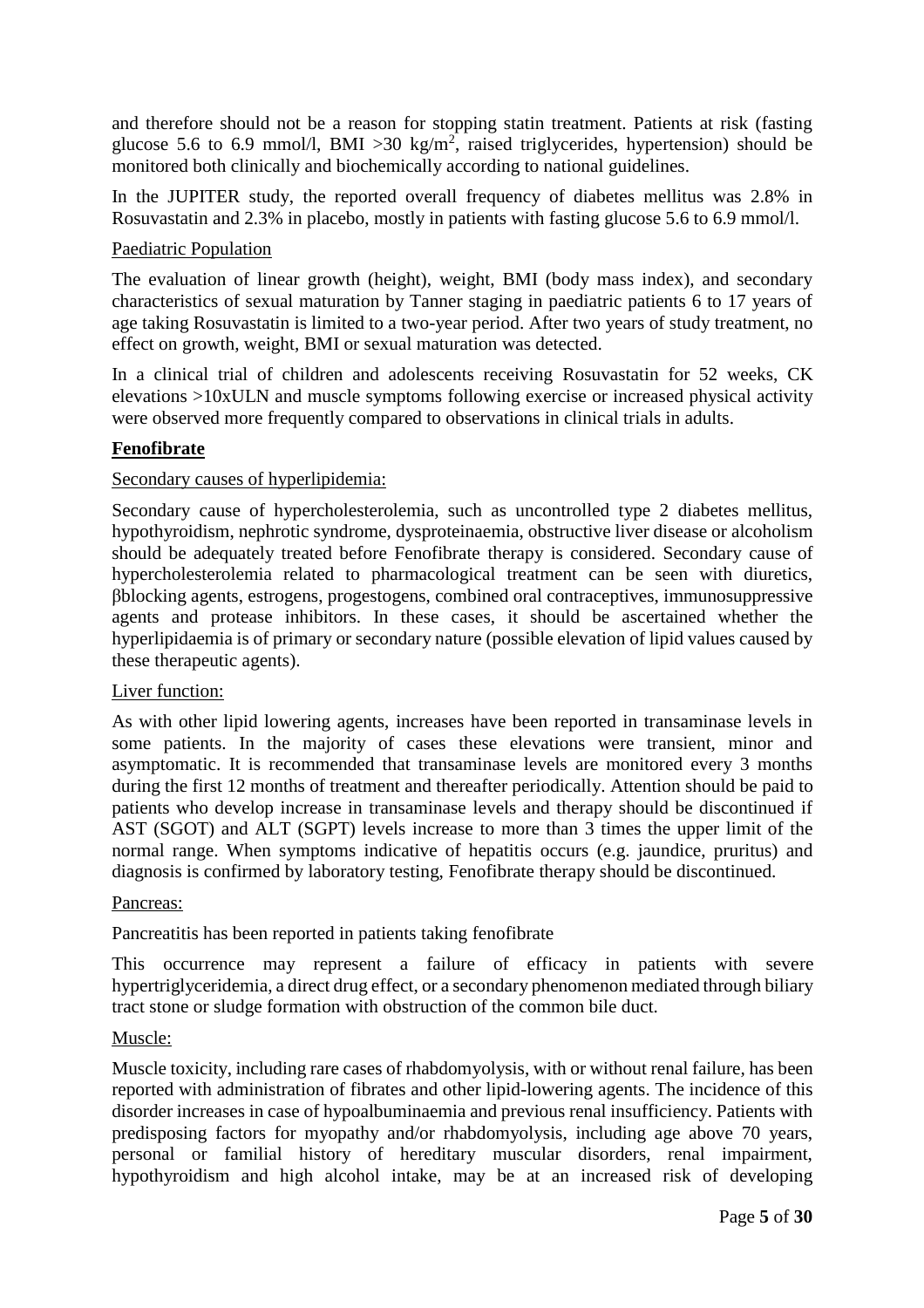rhabdomyolysis. For these patients, the putative benefits and risks of fenofibrate therapy should be carefully weighed up.

Muscle toxicity should be suspected in patients presenting diffuse myalgia, myositis, muscular cramps and weakness and/or marked increases in CPK (levels exceeding 5 times the upper normal range). In such cases treatment with fenofibrate should be stopped.

The risk of muscle toxicity may be increased if the drug is administered with another fibrate or an HMG-CoA reductase inhibitor, especially in case of pre-existing muscular disease. Consequently, the coprescription of fenofibrate with HMG-CoA reductase inhibitor or another fibrate should be reserved to patients with severe combined dyslipidaemia and high cardiovascular risk without any history of muscular disease and with a close monitoring of potential muscle toxicity.

### Renal function:

Fenofibrate 160 mg is contraindicated in severe renal impairment.

Fenofibrate 160 mg should be used with caution in patients with mild to moderate renal insufficiency. Dose should be adjusted in patients whose estimated glomerular filtration rate is 30 to 59 mL/min/1.73 m<sup>2</sup>.

Reversible elevations in serum creatinine have been reported in patients receiving fenofibrate monotherapy or co-administered with statins. Elevations in serum creatinine were generally stable over time with no evidence for continued increases in serum creatinine with long term therapy and tended to return to baseline following discontinuation of treatment.

During clinical trials, 10% of patients had a creatinine increase from baseline greater than 30 µmol/L with co-administered fenofibrate and simvastatin versus 4.4% with statin monotherapy. 0.3% of patients receiving co-administration had clinically relevant increases in creatinine to values  $> 200 \mu$  mol/L.

Treatment should be interrupted when creatinine level is 50% above the upper limit of normal. It is recommended that creatinine is measured during the first 3 months after initiation of treatment and periodically thereafter.

### **4.5 Drugs Interactions**

### **Rosuvastatin**

Effect of co-administered medicinal products on Rosuvastatin

**Transporter protein inhibitors:** Rosuvastatin is a substrate for certain transporter proteins including the hepatic uptake transporter OATP1B1 and efflux transporter BCRP. Concomitant administration of Rosuvastatin with medicinal products that are inhibitors of these transporter proteins may result in increased rosuvastatin plasma concentrations and an increased risk of myopathy.

*Ciclosporin:* During concomitant treatment with Rosuvastatin and ciclosporin, rosuvastatin AUC values were on average 7 times higher than those observed in healthy volunteers (see Table 1). Rosuvastatin is contraindicated in patients receiving concomitant ciclosporin. Concomitant administration did not affect plasma concentrations of ciclosporin.

*Protease inhibitors:* Although the exact mechanism of interaction is unknown, concomitant protease inhibitor use may strongly increase rosuvastatin exposure (see Table 1). For instance, in a pharmacokinetic study, co-administration of 10 mg rosuvastatin and a combination product of two protease inhibitors (300 mg atazanavir/100 mg ritonavir) in healthy volunteers was associated with an approximately three-fold and seven-fold increase in rosuvastatin AUC and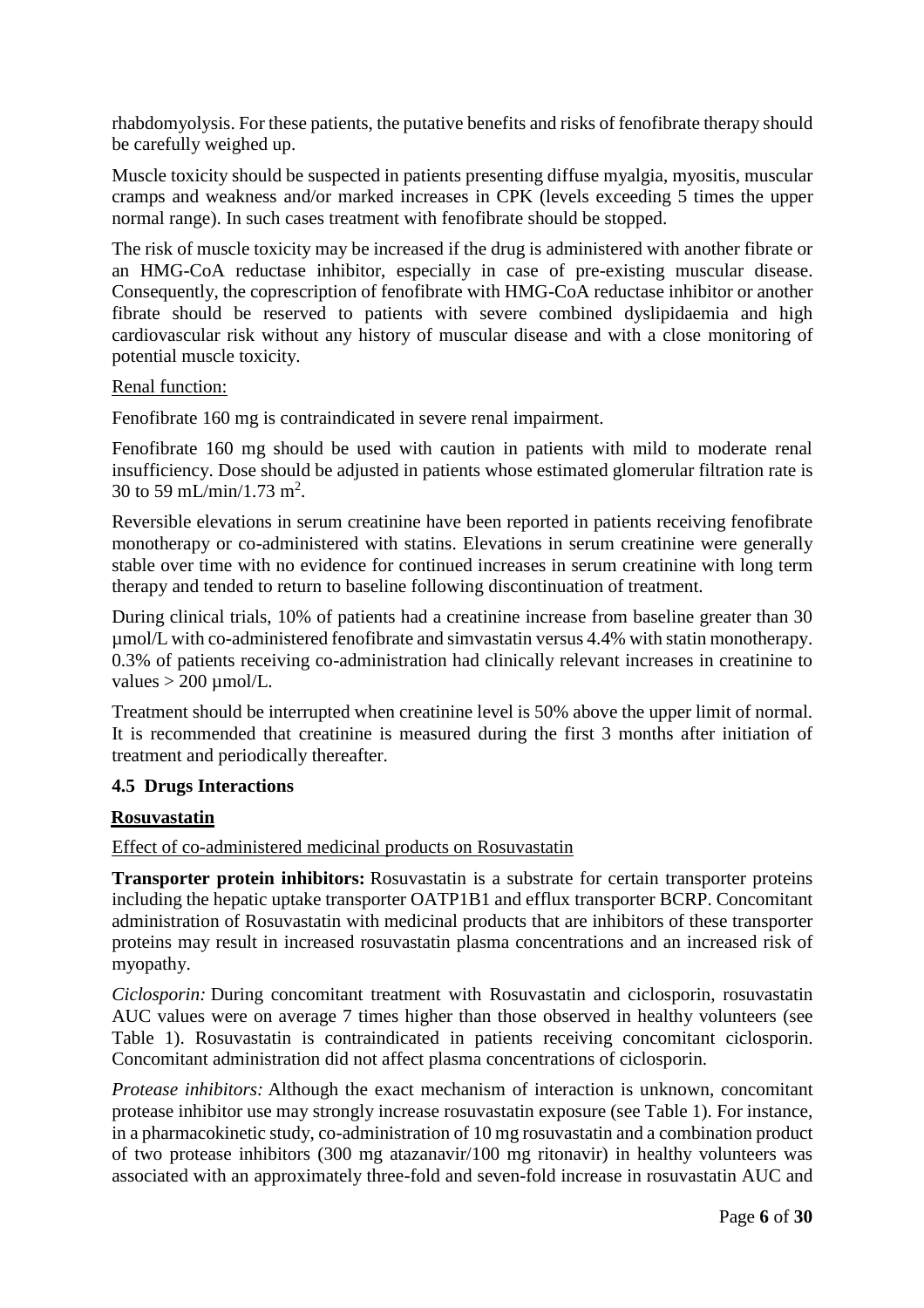$C<sub>max</sub>$  respectively. The concomitant use of Rosuvastatin and some protease inhibitor combinations may be considered after careful consideration of Rosuvastatin dose adjustments based on the expected increase in rosuvastatin exposure.

**Gemfibrozil and other lipid-lowering products**: Concomitant use of Rosuvastatin and gemfibrozil resulted in a 2-fold increase in rosuvastatin  $C_{\text{max}}$  and AUC.

Based on data from specific interaction studies no pharmacokinetic relevant interaction with fenofibrate is expected, however a pharmacodynamics interaction may occur. Gemfibrozil, fenofibrate, other fibrates and lipid lowering doses ( $>$  or equal to 1 g/day) of niacin (nicotinic acid) increase the risk of myopathy when given concomitantly with HMG-CoA reductase inhibitors, probably because they can produce myopathy when given alone. The 40 mg dose is contraindicated with concomitant use of a fibrate. These patients should also start with the 5 mg dose.

**Ezetimibe:** Concomitant use of 10 mg Rosuvastatin and 10 mg ezetimibe resulted in a 1.2-fold increase in AUC of rosuvastatin in hypercholesterolaemic subjects (Table 1). A pharmacodynamics interaction, in terms of adverse effects, between Rosuvastatin and ezetimibe cannot be ruled out.

**Antacid**: The simultaneous dosing of Rosuvastatin with an antacid suspension containing aluminium and magnesium hydroxide resulted in a decrease in rosuvastatin plasma concentration of approximately 50%. This effect was mitigated when the antacid was dosed 2 hours after Rosuvastatin. The clinical relevance of this interaction has not been studied.

**Erythromycin:** Concomitant use of Rosuvastatin and erythromycin resulted in a 20% decrease in AUC and a 30% decrease in  $C_{\text{max}}$  of rosuvastatin. This interaction may be caused by the increase in gut motility caused by erythromycin.

**Cytochrome P450 enzymes:** Results from *in vitro* and *in vivo* studies show that rosuvastatin is neither an inhibitor nor an inducer of cytochrome P450 isoenzymes. In addition, rosuvastatin is a poor substrate for these isoenzymes. Therefore, drug interactions resulting from cytochrome P450-mediated metabolism are not expected. No clinically relevant interactions have been observed between rosuvastatin and either fluconazole (an inhibitor of CYP2C9 and CYP3A4) or ketoconazole (an inhibitor of CYP2A6 and CYP3A4).

**Interactions requiring rosuvastatin dose adjustments (see also Table 1):** When it is necessary to co-administer Rosuvastatin with other medicinal products known to increase exposure to rosuvastatin, doses of Rosuvastatin should be adjusted. Start with a 5 mg once daily dose of Rosuvastatin if the expected increase in exposure (AUC) is approximately 2-fold or higher. The maximum daily dose of Rosuvastatin should be adjusted so that the expected rosuvastatin exposure would not likely exceed that of a 40 mg daily dose of Rosuvastatin taken without interacting medicinal products, for example a 20 mg dose of Rosuvastatin with gemfibrozil (1.9-fold increase), and a 10 mg dose of Rosuvastatin with combination ritonavir/atazanavir (3.1-fold increase).

**Table 1 Effect of co-administered medicinal products on rosuvastatin exposure (AUC; in order of decreasing magnitude) from published clinical trials**

| Interacting drug dose regimen | <b>Rosuvastatin dose regimen</b> | <b>Change</b><br>$\Gamma$ rosuvastatin AUC* |
|-------------------------------|----------------------------------|---------------------------------------------|
|-------------------------------|----------------------------------|---------------------------------------------|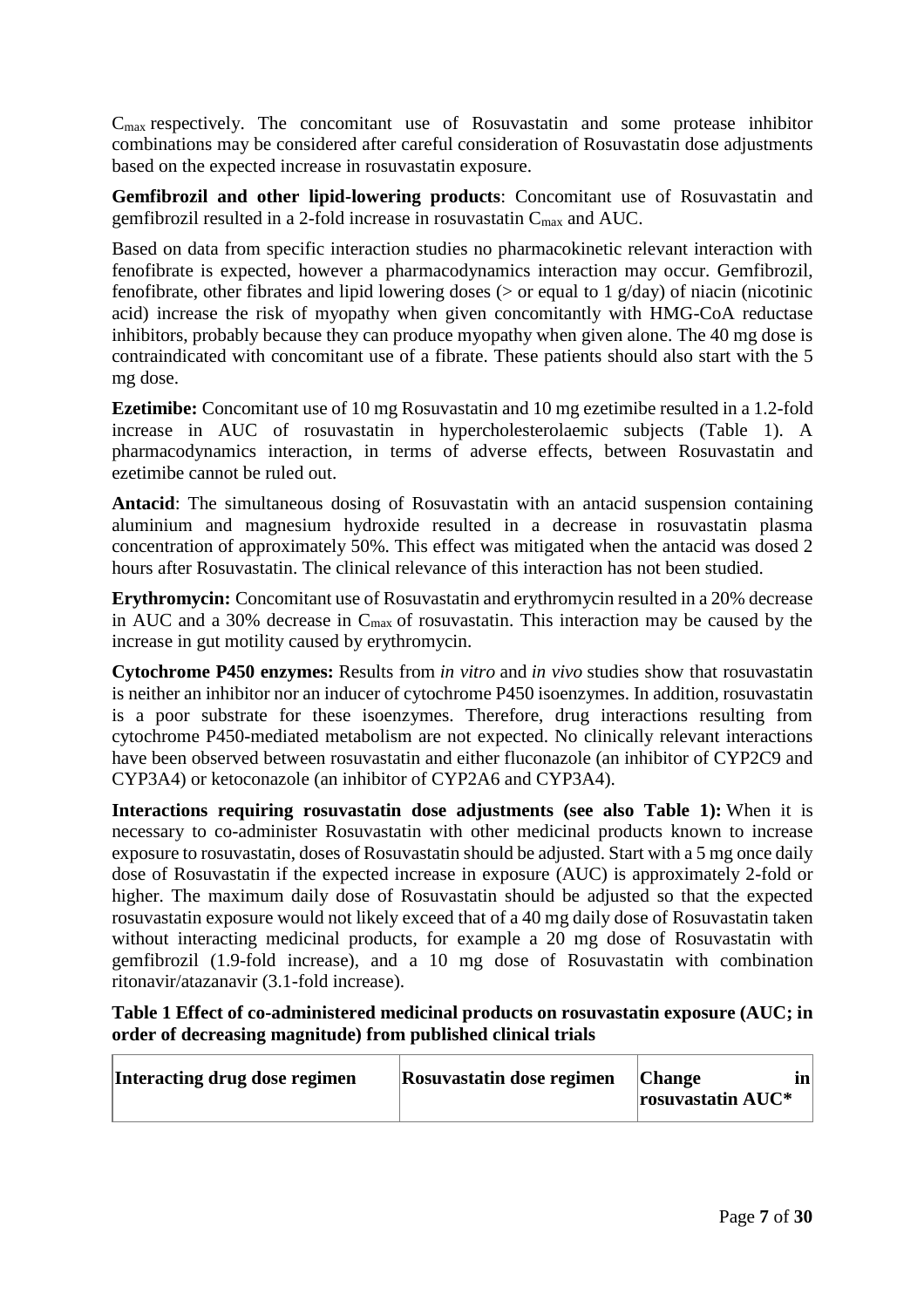| Ciclosporin 75 mg BID to 200 mg $10 \text{ mg}$ OD, 10 days<br>BID, 6 months                                     |                          | 7.1-fold $\uparrow$   |
|------------------------------------------------------------------------------------------------------------------|--------------------------|-----------------------|
| Regorafenib 160 mg, OD, 14 days                                                                                  | 5 mg, single dose        | 3.8-fold $\uparrow$   |
| Atazanavir 300 mg/ritonavir 100 mg 10 mg, single dose<br>OD, 8 days                                              |                          | 3.1-fold $\uparrow$   |
| Velpatasvir 100 mg OD                                                                                            | 10 mg, single dose       | 2.7-fold $\uparrow$   |
| Ombitasvir 25 mg/paritaprevir 150 5 mg, single dose<br>mg/ Ritonavir 100 mg OD/ dasabuvir<br>400 mg BID, 14 days |                          | 2.6-fold $\uparrow$   |
| Grazoprevir 200 mg/elbasvir 50 mg 10 mg, single dose<br>OD, 11 days                                              |                          | 2.3-fold $\uparrow$   |
| Glecaprevir 400 mg/pibrentasvir 120 5 mg OD, 7 days<br>mg OD, 7 days                                             |                          | 2.2-fold $\uparrow$   |
| Lopinavir 400 mg/ritonavir 100 mg $ 20 \text{ mg OD}, 7 \text{ days} $<br>BID, 17 days                           |                          | 2.1-fold $\uparrow$   |
| Clopidogrel 300 mg loading, followed 20 mg, single dose<br>by 75 mg at 24 hours                                  |                          | 2-fold $\uparrow$     |
| Gemfibrozil 600 mg BID, 7 days                                                                                   | 80 mg, single dose       | 1.9-fold $\uparrow$   |
| Eltrombopag 75 mg OD, 5 days                                                                                     | 10 mg, single dose       | 1.6-fold $\uparrow$   |
| Darunavir 600 mg/ritonavir 100 mg 10 mg OD, 7 days<br>BID, 7 days                                                |                          | 1.5-fold $\uparrow$   |
| Tipranavir 500 mg/ritonavir 200 mg 10 mg, single dose<br>BID, 11 days                                            |                          | 1.4-fold $\uparrow$   |
| Dronedarone 400 mg BID                                                                                           | Not available            | 1.4-fold $\uparrow$   |
| Iitraconazole 200 mg OD, 5 days                                                                                  | 10 mg, single dose       | **1.4-fold $\uparrow$ |
| Ezetimibe 10 mg OD, 14 days                                                                                      | 10 mg, OD, 14 days       | **1.2-fold $\uparrow$ |
| Fosamprenavir 700 mg/ritonavir 100 10 mg, single dose<br>mg BID, 8 days                                          |                          | $\leftrightarrow$     |
| Aleglitazar 0.3 mg, 7 days                                                                                       | $40 \text{ mg}$ , 7 days | $\leftrightarrow$     |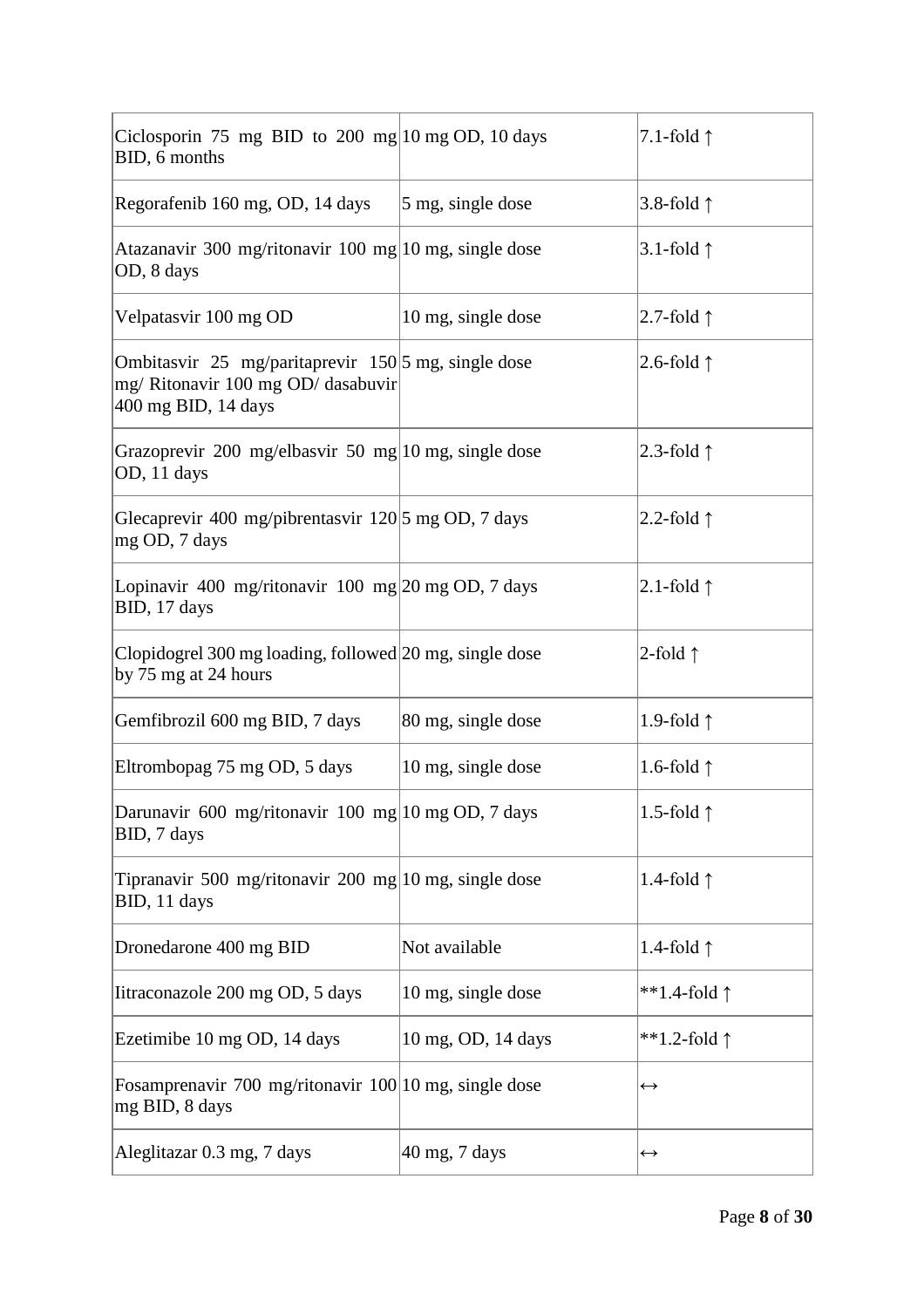| Silymarin 140 mg TID, 5 days    | 10 mg, single dose                 | $\leftrightarrow$  |
|---------------------------------|------------------------------------|--------------------|
| Fenofibrate 67 mg TID, 7 days   | $10 \text{ mg}$ , $7 \text{ days}$ | $\leftrightarrow$  |
| Rifampin 450 mg OD, 7 days      | $20 \text{ mg}$ , single dose      | $\leftrightarrow$  |
| Ketoconazole 200 mg BID, 7 days | 80 mg, single dose                 | $\leftrightarrow$  |
| Fluconazole 200 mg OD, 11 days  | 80 mg, single dose                 | $\leftrightarrow$  |
| Erythromycin 500 mg QID, 7 days | 80 mg, single dose                 | $20\%$             |
| Baicalin 50 mg TID, 14 days     | 20 mg, single dose                 | $ 47\% \downarrow$ |

\*Data given as x-fold change represent a simple ratio between co-administration and rosuvastatin alone. Data given as % change represent % difference relative to rosuvastatin alone.

Increase is indicated as "↑", no change as **"**↔", and decrease as "↓".

\*\*Several interaction studies have been performed at different Rosuvastatin dosages, the table shows the most significant ratio

 $OD =$  once daily;  $BID =$  twice daily;  $TID =$  three times daily;  $QID =$  four times daily

Effect of rosuvastatin on co-administered medicinal products

**Vitamin K antagonists:** As with other HMG-CoA reductase inhibitors, the initiation of treatment or dosage up-titration of Rosuvastatin in patients treated concomitantly with vitamin K antagonists (e.g. warfarin or another coumarin anticoagulant) may result in an increase in International Normalised Ratio (INR). Discontinuation or down-titration of Rosuvastatin may result in a decrease in INR. In such situations, appropriate monitoring of INR is desirable.

**Oral contraceptive/hormone replacement therapy (HRT):** Concomitant use of Rosuvastatin and an oral contraceptive resulted in an increase in ethinyl estradiol and norgestrel AUC of 26% and 34%, respectively. These increased plasma levels should be considered when selecting oral contraceptive doses. There are no pharmacokinetic data available in subjects taking concomitant Rosuvastatin and HRT, therefore, a similar effect cannot be excluded. However, the combination has been extensively used in women in clinical trials and was well tolerated.

# **Other medicinal products:**

Digoxin: Based on data from specific interaction studies no clinically relevant interaction with digoxin is expected.

Fusidic Acid: Interaction studies with rosuvastatin and fusidic acid have not been conducted. The risk of myopathy, including rhabdomyolysis may be increased by the concomitant administration of systemic fusidic acid with statins. The mechanism of this interaction (whether it is pharmacodynamics or pharmacokinetic, or both) is yet unknown. There have been reports of rhabdomyolysis (including some fatalities) in patients receiving this combination.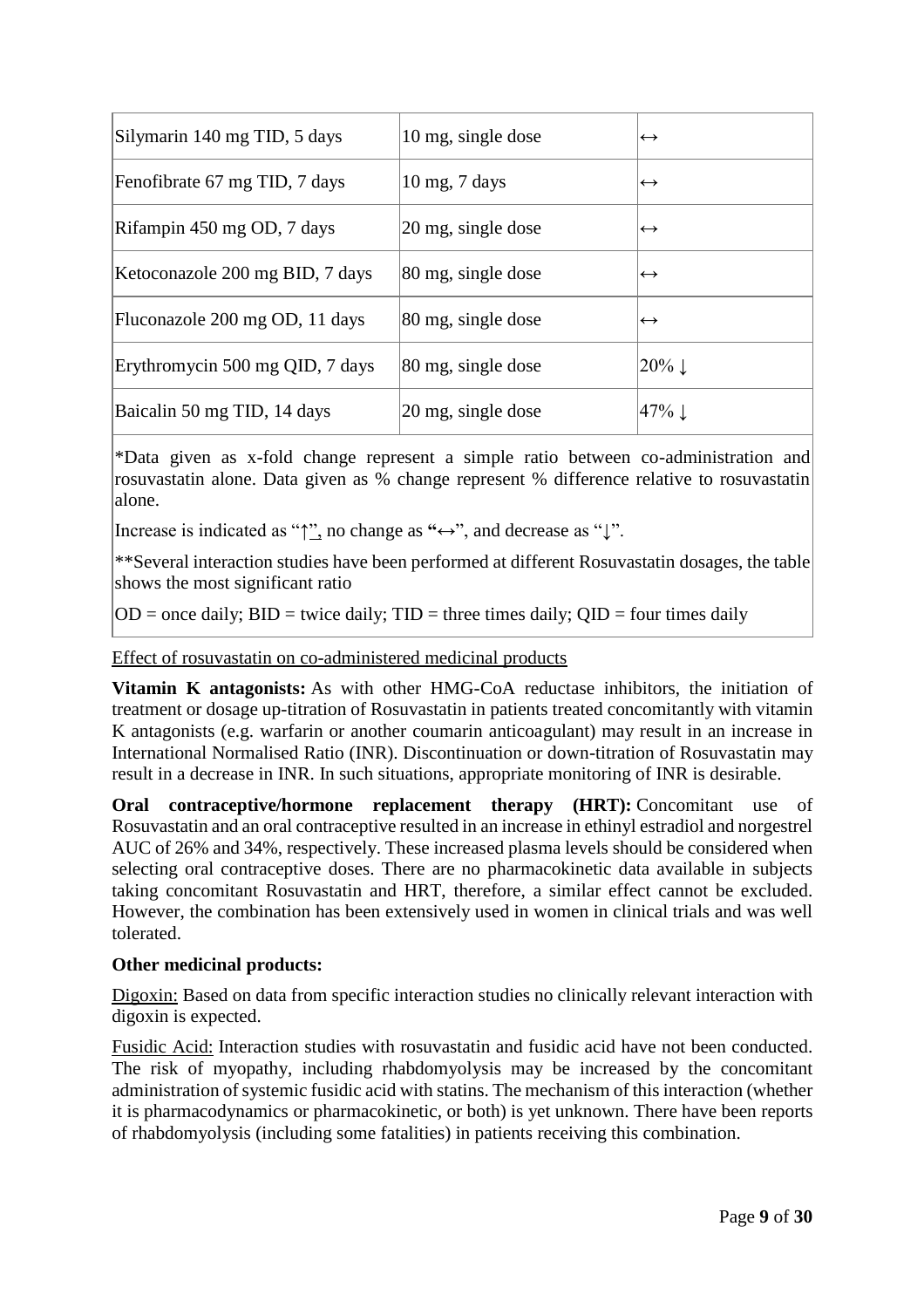If treatment with systemic fusidic acid is necessary, Rosuvastatin treatment should be discontinued throughout the duration of the fusidic acid treatment.

**Paediatric population:** Interaction studies have only been performed in adults. The extent of interactions in the paediatric population is not known.

### **Fenofibrate**

### Oral anticoagulants:

Fenofibrate enhances oral anticoagulant effect and may increase risk of bleeding. It is recommended that the dose of anticoagulants is reduced by about one third at the start of treatment and then gradually adjusted if necessary according to INR (International Normalised Ratio) monitoring.

### Cyclosporin:

Some severe cases of reversible renal function impairment have been reported during concomitant administration of fenofibrate and cyclosporin. The renal function of these patients must therefore be closely monitored and the treatment with fenofibrate stopped in the case of severe alteration of laboratory parameters. HMG-CoA reductase inhibitors and other fibrates: The risk of serious muscle toxicity is increased if a fibrate is used concomitantly with HMGCoA reductase inhibitors or other fibrates. Such combination therapy should be used with caution and patients monitored closely for signs of muscle toxicity.

### Glitziness:

Some cases of reversible paradoxical reduction of HDL-cholesterol have been reported during concomitant administration of fenofibrate and glitazones. Therefore, it is recommended to monitor HDL-cholesterol if one of these components is added to the other and stopping of either therapy if HDL-cholesterol is too low.

### Cytochrome P450 enzymes:

*In vitro* studies using human liver microsomes indicate that fenofibrate and fenofibric acid are not inhibitors of cytochrome (CYP) P450 isoforms CYP3A4, CYP2D6, CYP2E1, or CYP1A2. They are weak inhibitors of CYP2C19 and CYP2A6, and mild to moderate inhibitors of CYP2C9 at therapeutic concentrations.

Patients Coadministered fenofibrate and CYP2C19, CYP2A6, and especially CYP2C9 metabolised drugs with a narrow therapeutic index should be carefully monitored and, if necessary, dose adjustment of these drugs is recommended.

# **4.6 Use in Special Populations (Such as Pregnant Women, Lactating Women, Paediatric Patients, Geriatric Patients Etc.)**

### **Rosuvastatin**

Fertility, pregnancy and lactation

Rosuvastatin is contraindicated in pregnancy and lactation.

Women of child bearing potential should use appropriate contraceptive measures.

Since cholesterol and other products of cholesterol biosynthesis are essential for the development of the foetus, the potential risk from inhibition of HMG-CoA reductase outweighs the advantage of treatment during pregnancy. Animal studies provide limited evidence of reproductive toxicity. If a patient becomes pregnant during use of this product, treatment should be discontinued immediately.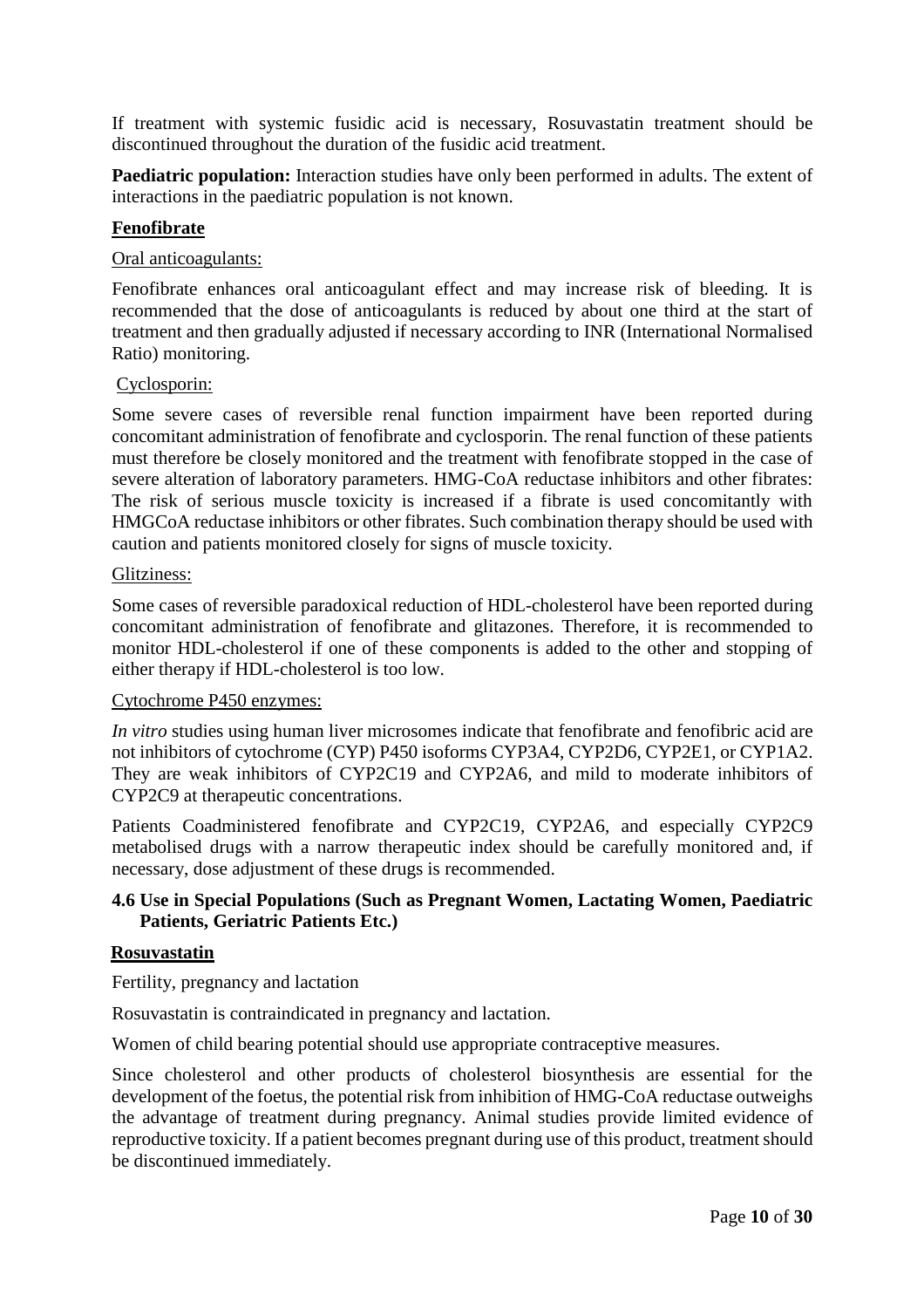Rosuvastatin is excreted in the milk of rats. There are no data with respect to excretion in milk in humans.

# **Fenofibrate**

Pregnancy: There are no adequate data from the use of fenofibrate in pregnant women. Animal studies have not demonstrated any teratogenic effects. Embryotoxic effects have been shown at doses in the range of maternal toxicity. The potential risk for humans is unknown. Therefore, Fenofibrate should only be used during pregnancy after a careful benefit/risk assessment.

Lactation: It is unknown whether fenofibrate and/or its metabolites are excreted in human milk. A risk to the suckling child cannot be excluded. Therefore, fenofibrate should not be used during breastfeeding.

Fertility: Reversible effects on fertility have been observed in animals. There are no clinical data on fertility from the use of Fenofibrate.

# **4.7 Effects on Ability to Drive and Use Machines**

Studies to determine the effect of ROSTAR F on the ability to drive and use machines have not been conducted. However, based on its pharmacodynamics properties, Rosuvastatin is unlikely to affect this ability. When driving vehicles or operating machines, it should be taken into account that dizziness may occur during treatment.

# **4.8 Undesirable Effects**

# **Reported adverse events of ROSTAR F**

The adverse reactions seen are generally mild and transient.

The most commonly reported ADRs during therapy are digestive, gastric or intestinal disorders.

# **Tabulated list of adverse reactions**

Based on data from reported clinical studies and extensive post-marketing experience, the following table presents the adverse reaction profile for Rosuvastatin and fenofibrate .Adverse reactions listed below are classified according to frequency and system organ class (SOC).

The frequencies of adverse reactions are ranked according to the following convention: Common ( $\geq$ 1/100 to <1/10); Uncommon ( $\geq$ 1/1,000 to <1/100); Rare ( $\geq$ 1/10,000 to <1/1000); Very rare (<1/10,000); Not known (cannot be estimated from the available data).

# **Table 2. Adverse reactions based on data from clinical studies and post-marketing experience**

| <b>System</b><br>organ class                      | <b>Common</b> | <b>Uncommon</b> | Rare                                                                                       | Very rare | Not known |
|---------------------------------------------------|---------------|-----------------|--------------------------------------------------------------------------------------------|-----------|-----------|
| Blood and<br> lymphatic <br> system <br>disorders |               |                 | Thrombocytop<br>enia<br>Haemoglobin<br>decreased<br>White blood<br>cell count<br>decreased |           |           |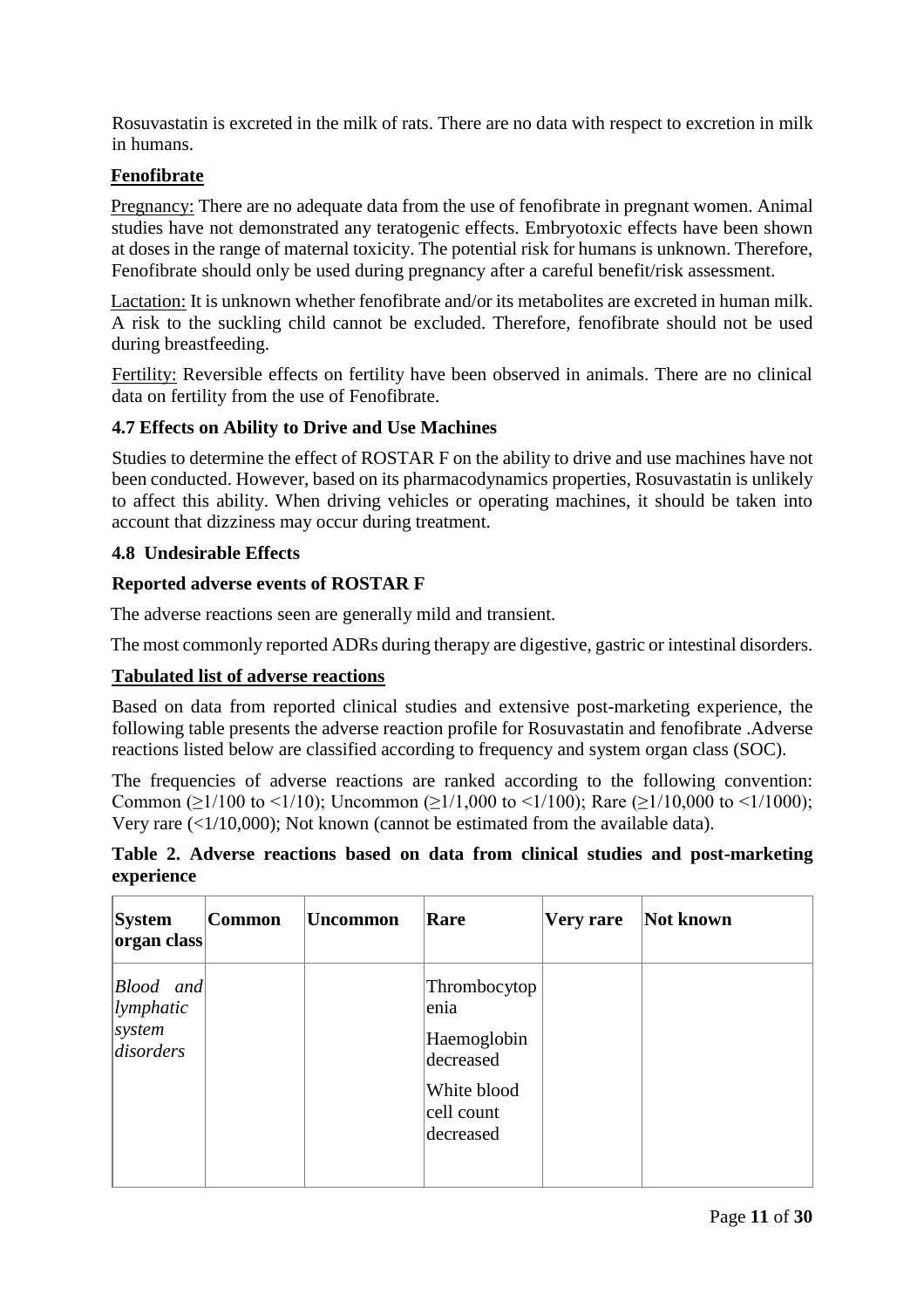| <b>Immune</b><br>system<br>disorders                       |                                                                                                                                                                                    |                                                                                | Hypersensitivit<br>reactions<br>y<br>including<br>angioedema |                       |                                                                                                         |
|------------------------------------------------------------|------------------------------------------------------------------------------------------------------------------------------------------------------------------------------------|--------------------------------------------------------------------------------|--------------------------------------------------------------|-----------------------|---------------------------------------------------------------------------------------------------------|
| Endocrine<br>disorders                                     | Diabetes<br>$m$ ellitus <sup>1</sup>                                                                                                                                               |                                                                                |                                                              |                       |                                                                                                         |
| Psychiatric<br>disorders                                   |                                                                                                                                                                                    |                                                                                |                                                              |                       | Depression                                                                                              |
| <b>Nervous</b><br>system<br>disorders                      | Headache<br><b>Dizziness</b>                                                                                                                                                       |                                                                                |                                                              | thy<br>Memory<br>loss | Polyneuropa Peripheral neuropathy<br>disturbances<br>Sleep<br>(including<br>insomnia<br>and nightmares) |
| <b>Vascular</b><br>disorders                               |                                                                                                                                                                                    | Thromboembo<br>lism<br>(pulmonary<br>embolism,<br>deep<br>vein<br>thrombosis)* |                                                              |                       |                                                                                                         |
| Respiratory<br>thoracic<br>and<br>mediastinal<br>disorders |                                                                                                                                                                                    |                                                                                |                                                              |                       | Cough<br>Dyspnoea<br>Interstitial<br>lung<br>disease                                                    |
| Gastro-<br>intestinal<br>disorders                         | Constipatio<br>$n-$<br>Nausea<br>Abdominal<br>pain<br>Gastrointest<br>signs<br>inal<br>and<br>symptoms<br>(abdominal<br>pain,<br>nausea,<br>vomiting,<br>diarrhoea,<br>flatulence) | Pancreatitis*                                                                  |                                                              |                       | Diarrhoea                                                                                               |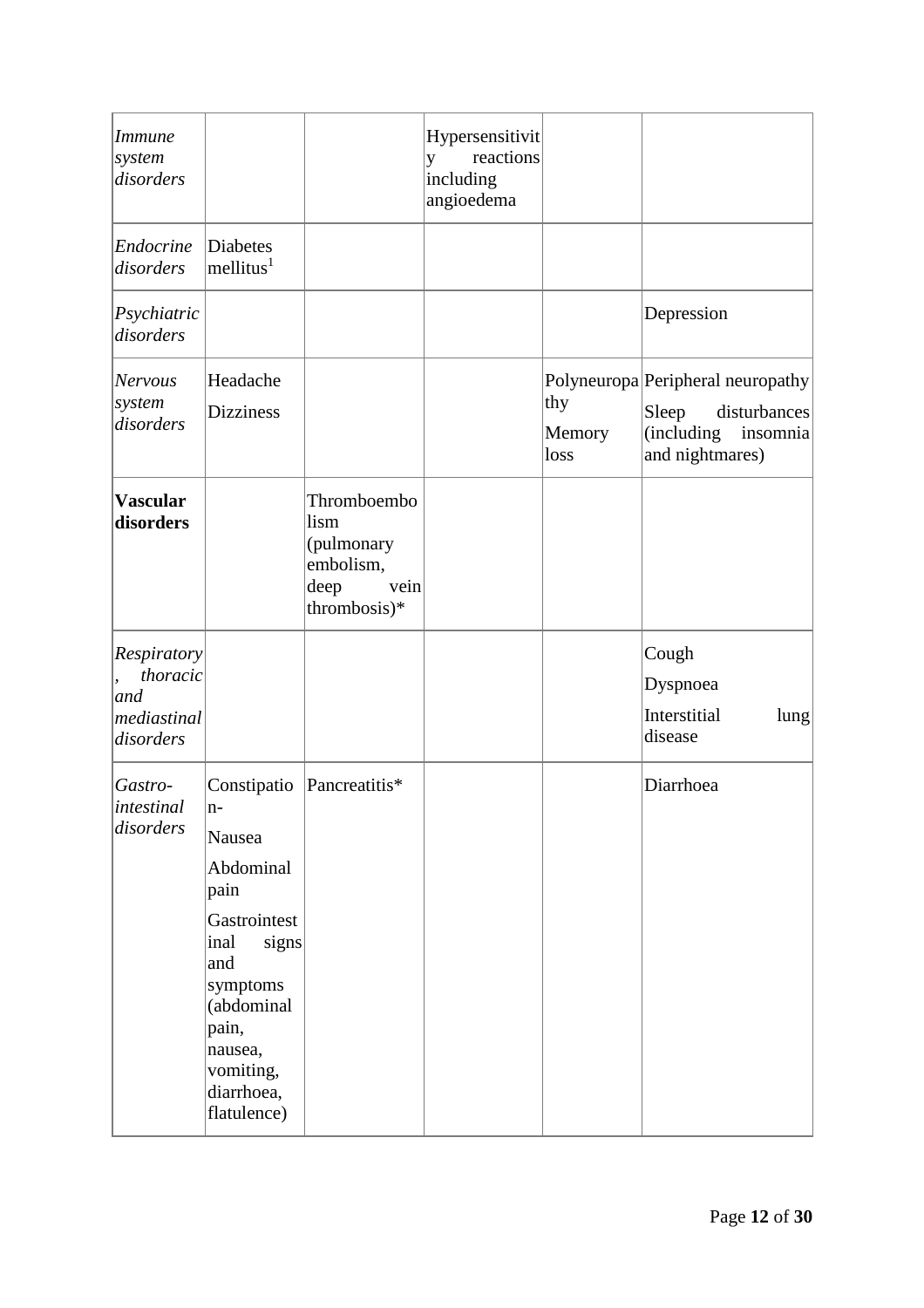| Hepatobili<br>ary<br>disorders                                          | ses<br>increased<br>(see section<br>4.4) | Transamina Cholelithiasis<br>(see<br>(4.4)                                                                                                                                                              | Increased<br>section hepatic<br>transaminases<br>Hepatitis                                                    | Jaundice<br>Hepatitis | jaundice,<br>complications<br>of<br>cholelithiasis a (e.g.<br>cholecystitis,<br>cholangitis,<br>biliary<br>colic)                                                             |
|-------------------------------------------------------------------------|------------------------------------------|---------------------------------------------------------------------------------------------------------------------------------------------------------------------------------------------------------|---------------------------------------------------------------------------------------------------------------|-----------------------|-------------------------------------------------------------------------------------------------------------------------------------------------------------------------------|
| Skin<br>and<br>subcutaneo<br>tissue<br>$\overline{u}$ s<br>disorders    |                                          | Cutaneous<br>hypersensitivit<br>y (e.g.<br>rash,<br>pruritus,<br>urticaria)                                                                                                                             | Alopecia<br>Photosensitivit<br>y reactions                                                                    |                       | Stevens-Johnson<br>syndrome<br>Severe<br>cutaneous<br>reactions <sup>a</sup> (e.g.<br>erythema multiform,<br>Stevens-Johnson<br>syndrome,<br>toxic<br>epidermal necrolysis)   |
| Musculo-<br>skeletal<br>and<br>connective<br>tissue<br>disorders        | Myalgia                                  | Muscle<br>disorder<br>myalgia,<br>myositis,<br>muscular<br>and<br>spasms<br>weakness)                                                                                                                   | Myopathy<br>$(e.g.$ (including<br>myositis)<br>Rhabdomyolys<br>is<br>Lupus-like<br>syndrome<br>Muscle rupture | Arthralgia            | Tendon<br>disorders,<br>sometimes<br>complicated<br>by<br>rupture<br>Immune-mediated<br>necrotising<br>myopathyRhabdomyo<br>lysis <sup>a</sup><br>Rhabdomyolysis <sup>a</sup> |
| Renal<br>and<br>urinary<br>disorders                                    |                                          |                                                                                                                                                                                                         |                                                                                                               | Haematuria            |                                                                                                                                                                               |
| Reproducti<br>system<br>ve<br>and breast<br>disorders                   |                                          | Sexual<br>dysfunction                                                                                                                                                                                   |                                                                                                               | Gynaecoma<br>stia     |                                                                                                                                                                               |
| General<br>disorders<br>and<br>administrat<br>site<br>ion<br>conditions | Asthenia                                 |                                                                                                                                                                                                         |                                                                                                               |                       | Oedema<br>Fatigue <sup>a</sup>                                                                                                                                                |
|                                                                         |                                          | <sup>1</sup> Frequency will depend on the presence or absence of risk factors (fasting blood<br>glucose $\geq$ 5.6 mmol/L, BMI > 30 kg/m <sup>2</sup> , raised triglycerides, history of hypertension). |                                                                                                               |                       |                                                                                                                                                                               |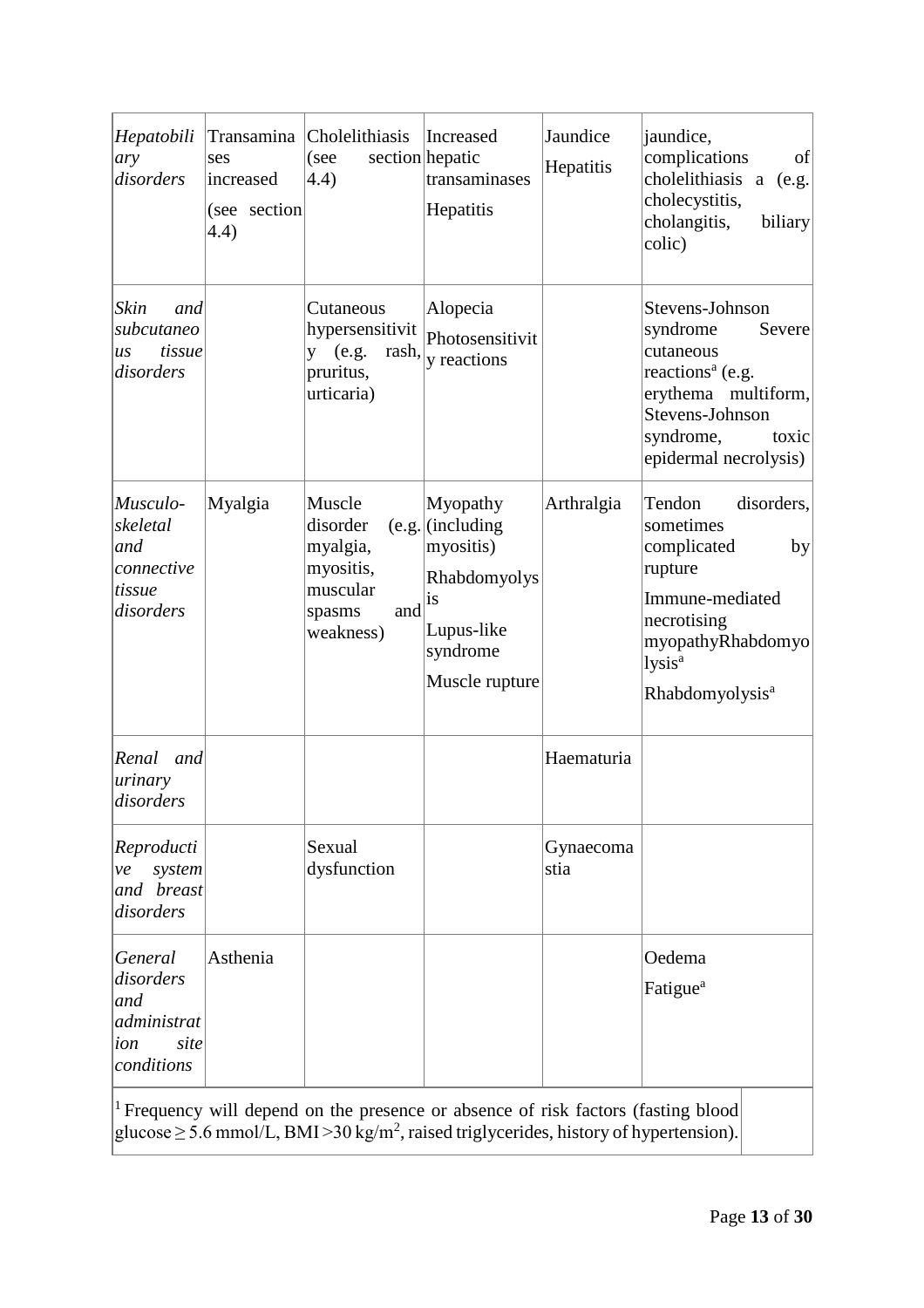# **Rosuvastatin**

As with other HMG-CoA reductase inhibitors, the incidence of adverse drug reactions tends to be dose dependent.

**Renal effects:** Proteinuria, detected by dipstick testing and mostly tubular in origin, has been observed in patients treated with ROSTAR F. Shifts in urine protein from none or trace to ++ or more were seen in <1% of patients at some time during treatment with 10 and 20 mg, and in approximately 3% of patients treated with 40 mg. A minor increase in shift from none or trace to + was observed with the 20 mg dose. In most cases, proteinuria decreases or disappears spontaneously on continued therapy. Review of data from clinical trials and post-marketing experience to date has not identified a causal association between proteinuria and acute or progressive renal disease.

Haematuria has been observed in patients treated with Rosuvastatin and in reported clinical trial data show that the occurrence is low.

**Skeletal muscle effects:** Effects on skeletal muscle e.g. myalgia, myopathy (including myositis) and, rarely, rhabdomyolysis with and without acute renal failure have been reported in Rosuvastatin-treated patients with all doses and in particular with doses > 20 mg.

A dose-related increase in CK levels has been observed in patients taking rosuvastatin; the majority of cases were mild, asymptomatic and transient. If CK levels are elevated (>5xULN), treatment should be discontinued.

**Liver effects:** As with other HMG-CoA reductase inhibitors, a dose-related increase in transaminases has been observed in a small number of patients taking rosuvastatin; the majority of cases were mild, asymptomatic and transient.

The following adverse events have been reported with some statins:

Sexual dysfunction.

Exceptional cases of interstitial lung disease, especially with long term therapy.

The reporting rates for rhabdomyolysis, serious renal events and serious hepatic events (consisting mainly of increased hepatic transaminases) is higher at the 40 mg dose.

**Paediatric population:** Creatine kinase elevations >10xULN and muscle symptoms following exercise or increased physical activity were observed more frequently in a 52-week of reported clinical trial of children and adolescents compared to adults. In other respects, the safety profile of rosuvastatin was similar in children and adolescents compared to adults.

# **Fenofibrate**

\* In the reported FIELD-study, a randomized placebo-controlled trial performed in 9,795 patients with type 2 diabetes mellitus, a statistically significant increase in pancreatitis cases was observed in patients receiving fenofibrate versus patients receiving placebo (0.8% versus  $0.5\%$ ;  $p = 0.031$ ). In the same study, a statistically significant increase was reported in the incidence of pulmonary embolism (0.7% in the placebo group versus 1.1% in the fenofibrate group;  $p = 0.022$ ) and a statistically non-significant increase in deep vein thromboses (placebo: 1.0% [48/4,900 patients] versus fenofibrate 1.4% [67/4,895 patients]; p = 0.074).

\*\* In the reported FIELD-study, the average increase in blood homocysteine level in patients treated with fenofibrate was 6.5 µmol/L, and was reversible on discontinuation of fenofibrate treatment. The increased risk of venous thrombotic events may be related to the increased homocysteine level. The clinical significance of this is not clear.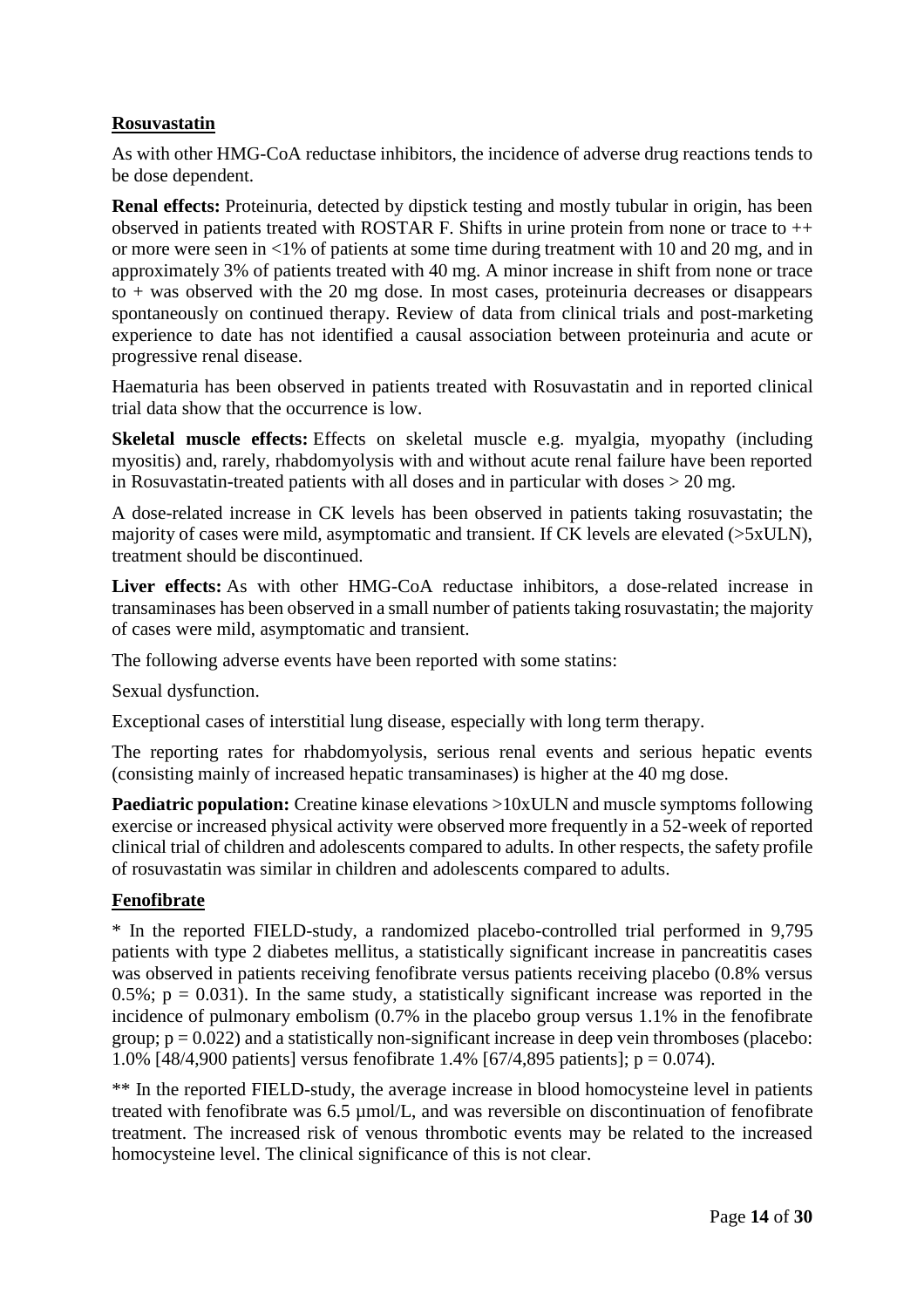# **4.9 Overdose**

Only anecdotal cases of fenofibrate over dosage have been received. In the majority of cases no overdose symptoms were reported.

There is no specific treatment in the event of overdose. In the event of overdose, the patient should be treated symptomatically and supportive measures instituted as required. Liver function and CK levels should be monitored. Haemodialysis is unlikely to be of benefit.

# **5. Pharmacological properties**

# **5.1 Mechanism of Action**

# **Rosuvastatin**

Rosuvastatin is a selective and competitive inhibitor of HMG-CoA reductase, the rate-limiting enzyme that converts 3-hydroxy-3-methylglutaryl coenzyme A to mevalonate, a precursor for cholesterol. The primary site of action of rosuvastatin is the liver, the target organ for cholesterol lowering.

Rosuvastatin increases the number of hepatic LDL receptors on the cell-surface, enhancing uptake and catabolism of LDL and it inhibits the hepatic synthesis of VLDL, thereby reducing the total number of VLDL and LDL particles.

# **Fenofibrate**

Fenofibrate is a fibric acid derivative whose lipid modifying effects reported in humans are mediated via activation of Peroxisome Proliferator Activated Receptor type alpha (PPARα). Through activation of PPARα, fenofibrate increases the lipolysis and elimination of atherogenic triglyceride rich particles from plasma by activating lipoprotein lipase and reducing production of Apo protein CIII. Activation of PPARα also induces an increase in the synthesis of Apo proteins AI and AII.

The above stated effects of fenofibrate on lipoproteins lead to a reduction in very low and low density fractions (VLDL and LDL) containing Apo protein B and an increase in the high density lipoprotein fraction (HDL) containing Apo protein AI and AII.

# **5.2 Pharmacodynamics Properties**

**Pharmacotherapeutic group:** HMG CoA reductase inhibitors in combination with other lipid modifying agents

**ATC code:** C10BA09

# **Rosuvastatin**

# **Pharmacodynamics effects**

Rosuvastatin reduces elevated LDL-cholesterol, total cholesterol and triglycerides and increases HDL-cholesterol. It also lowers ApoB, non-HDL-C, VLDL-C, VLDL-TG and increases Apo-I (see Table 4). Rosuvastatin also lowers the LDL-C/HDL-C, total C/HDL-C and non-HDL-C/HDL-C and the ApoB/ApoA-I ratios.

# **Table 4 Dose response in patients with primary hypercholesterolemia (type IIa and IIb) (adjusted mean percent change from baseline)**

| Dose    |  |  | LDL-C Total-C HDL-C TG Non HDL-C ApoB ApoA-I |  |
|---------|--|--|----------------------------------------------|--|
| Placebo |  |  |                                              |  |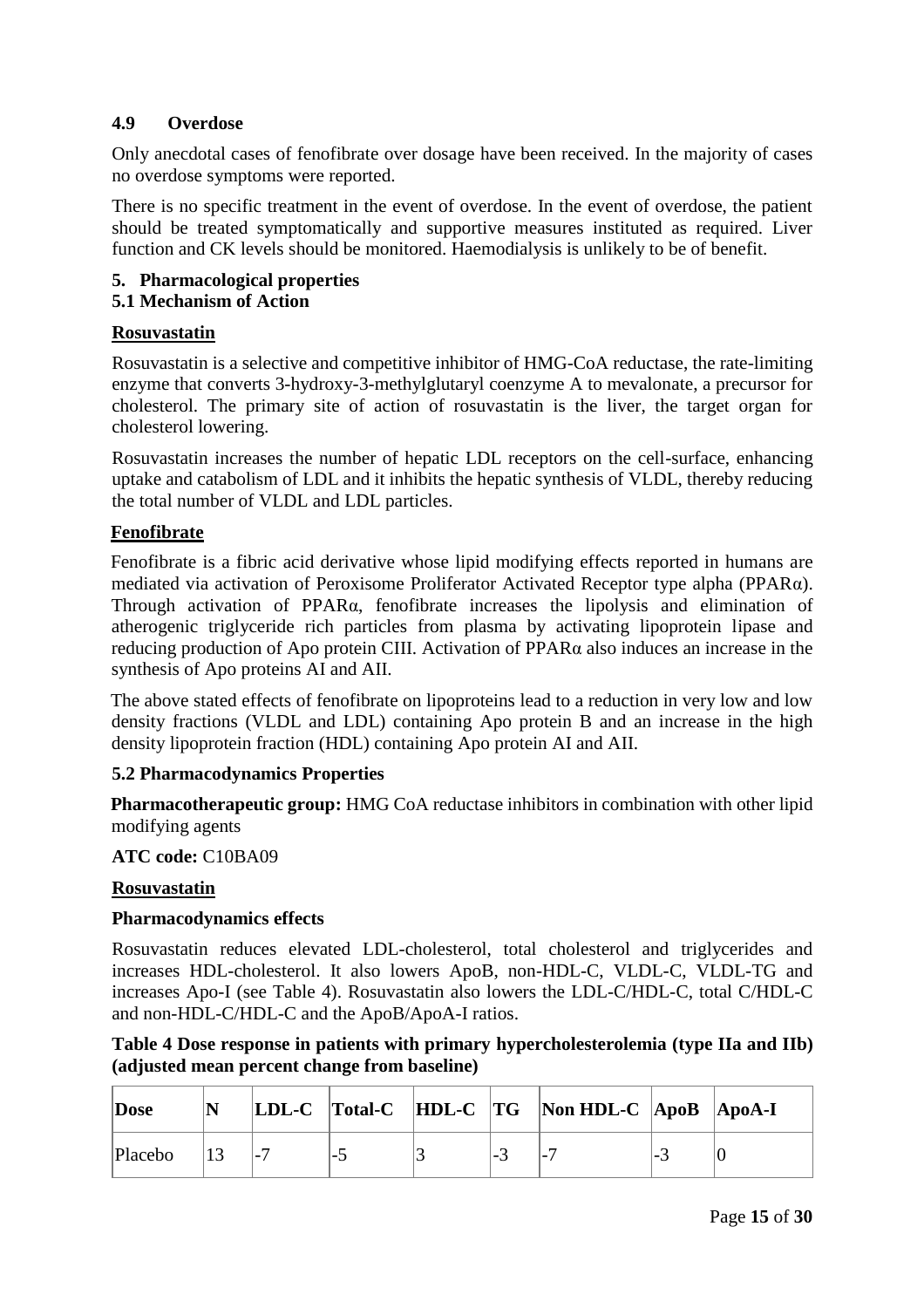| 5  | 17 | $-45$  | $-33$  | 13         | $-35$ | $ -44$ | $-38$ |        |
|----|----|--------|--------|------------|-------|--------|-------|--------|
| 10 | 17 | $ -52$ | $-36$  | 14         | $-10$ | $ -48$ | $-42$ | 14     |
| 20 | 17 | $-55$  | $ -40$ | $\sqrt{8}$ | $-23$ | $-51$  | $-46$ |        |
| 40 | 18 | $-63$  | $-46$  | 10         | $-28$ | $ -60$ | $-54$ | $ 0\>$ |

A therapeutic effect is obtained within 1 week following treatment initiation and 90% of maximum response is achieved in 2 weeks. The maximum response is usually achieved by 4 weeks and is maintained after that.

# **Clinical efficacy and safety**

Rosuvastatin is effective in adults with hypercholesterolemia, with and without hypertriglyceridemia, regardless of race, sex or age and in special populations such as diabetics or patients with familial hypercholesterolemia.

From pooled phase III data, Rosuvastatin has been shown to be effective at treating the majority of patients with type IIa and IIb hypercholesterolemia (mean baseline LDL-C about 4.8 mmol/L) to recognised European Atherosclerosis Society (EAS; 1998) guideline targets; about 80% of patients treated with 10 mg reached the EAS targets for LDL-C levels (<3 mmol/L).

In a large study, 435 patients with heterozygous familial hypercholesterolemia were given Rosuvastatin from 20 mg to 80 mg in a force-titration design. All doses showed a beneficial effect on lipid parameters and treatment to target goals. Following titration to a daily dose of 40 mg (12 weeks of treatment), LDL-C was reduced by 53%. Thirty-three percent (33%) of patients reached EAS guidelines for LDL-C levels (<3 mmol/L).

In a force-titration, open label trial, 42 patients (including 8 paediatric patients) with homozygous familial hypercholesterolemia were evaluated for their response to Rosuvastatin 20 – 40 mg. In the overall population, the mean LDL-C reduction was 22%.

In clinical studies with a limited number of patients, Rosuvastatin has been shown to have additive efficacy in lowering triglycerides when used in combination with fenofibrate and in increasing HDL-C levels when used in combination with niacin.

In a multi-centre, double-blind, placebo-controlled clinical study (METEOR), 984 patients between 45 and 70 years of age and at low risk for coronary heart disease (defined as Framingham risk <10% over 10 years), with a mean LDL-C of 4.0 mmol/L (154.5 mg/dL), but with subclinical atherosclerosis (detected by Carotid Intima Media Thickness) were randomised to 40 mg rosuvastatin once daily or placebo for 2 years. Rosuvastatin significantly slowed the rate of progression of the maximum CIMT for the 12 carotid artery sites compared to placebo by -0.0145 mm/year [95% confidence interval -0.0196, -0.0093; p<0.0001]. The change from baseline was -0.0014 mm/year (-0.12%/year (non-significant)) for rosuvastatin compared to a progression of  $+0.0131$  mm/year (1.12%/year (p<0.0001)) for placebo. No direct correlation between CIMT decrease and reduction of the risk of cardiovascular events has yet been demonstrated. The population studied in METEOR is low risk for coronary heart disease and does not represent the target population of Rosuvastatin 40 mg. The 40 mg dose should only be prescribed in patients with severe hypercholesterolemia at high cardiovascular risk.

In the Justification for the Use of Statins in Primary Prevention: An Intervention Trial Evaluating Rosuvastatin (JUPITER) study, the effect of rosuvastatin on the occurrence of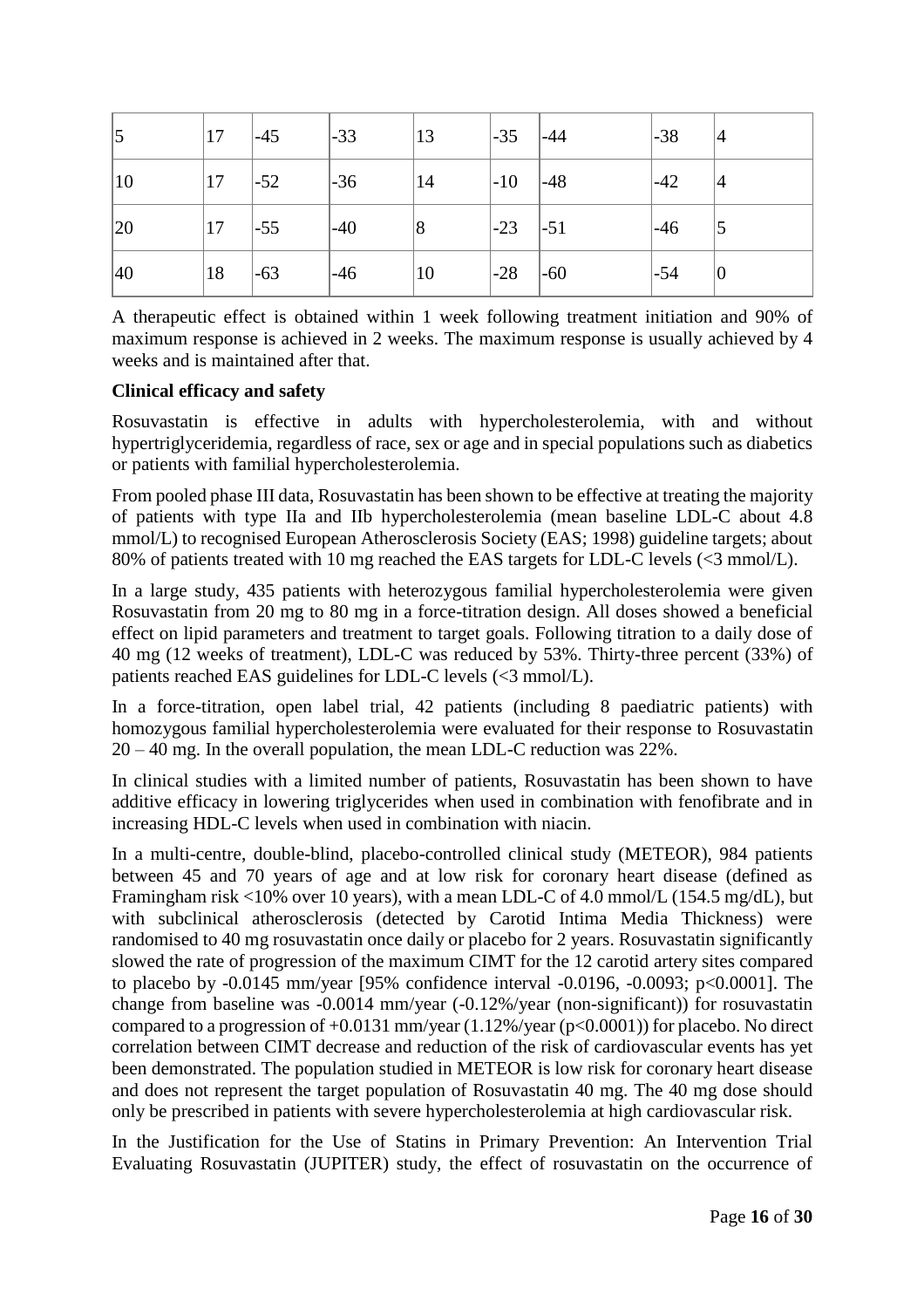major atherosclerotic cardiovascular disease events was assessed in 17,802 men ( $\geq$ 50 years) and women  $(\geq 60 \text{ years})$ .

Study participants were randomly assigned to placebo (n=8901) or rosuvastatin 20 mg once daily (n=8901) and were followed for a mean duration of 2 years.

LDL-cholesterol concentration was reduced by  $45\%$  ( $p<0.001$ ) in the rosuvastatin group compared to the placebo group.

In a post-hoc analysis of a high-risk subgroup of subjects with a baseline Framingham risk score >20% (1558 subjects) there was a significant reduction in the combined end-point of cardiovascular death, stroke and myocardial infarction (p=0.028) on rosuvastatin treatment versus placebo. The absolute risk reduction in the event rate per 1000 patient-years was 8.8. Total mortality was unchanged in this high-risk group ( $p=0.193$ ). In a post-hoc analysis of a high-risk subgroup of subjects (9302 subjects total) with a baseline SCORE risk  $\geq 5\%$ (extrapolated to include subjects above 65 yrs.) there was a significant reduction in the combined end-point of cardiovascular death, stroke and myocardial infarction (p=0.0003) on rosuvastatin treatment versus placebo. The absolute risk reduction in the event rate was 5.1 per 1000 patient-years. Total mortality was unchanged in this high-risk group (p=0.076).

In the JUPITER trial, there were 6.6% of rosuvastatin and 6.2% of placebo subjects who discontinued use of study medication due to an adverse event. The most common adverse events that led to treatment discontinuation were: myalgia (0.3% rosuvastatin, 0.2% placebo), abdominal pain (0.03% rosuvastatin, 0.02% placebo) and rash (0.02% rosuvastatin, 0.03% placebo). The most common adverse events at a rate greater than or equal to placebo were urinary tract infection (8.7% rosuvastatin, 8.6% placebo), nasopharyngitis (7.6% rosuvastatin, 7.2% placebo), back pain (7.6% rosuvastatin, 6.9% placebo) and myalgia (7.6% rosuvastatin, 6.6% placebo).

### **Paediatric population**

In a double-blind, randomised, multi-centre, placebo-controlled, 12-week study (n=176, 97 males and 79 female) followed by a 40-week (n=173, 96 males and 77 female), open-label, rosuvastatin dose-titration phase, patients 10 to 17 years of age (Tanner stage II-V, females at least 1-year post-menarche) with heterozygous familial hypercholesterolemia received rosuvastatin 5, 10 or 20 mg or placebo daily for 12 weeks and then all received rosuvastatin daily for 40 weeks. At study entry, approximately 30% of the patients were 10 to 13 years and approximately 17%, 18%, 40%, and 25% were Tanner stage II, III, IV, and V, respectively.

LDL-C was reduced 38.3%, 44.6%, and 50.0% by rosuvastatin 5, 10 and 20 mg, respectively, compared to 0.7% for placebo.

At the end of the 40-week, open-label, titration to goal, dosing up to a maximum of 20 mg once daily, 70 of 173 patients (40.5%) had achieved the LDL-C goal of less than 2.8 mmol/L.

After 52 weeks of study treatment, no effect on growth, weight, BMI or sexual maturation was detected. This trial (n=176) was not suited for comparison of rare adverse drug events.

Rosuvastatin was also studied in a 2-year open-label, titration-to-goal study in 198 children with heterozygous familial hypercholesterolemia aged 6 to 17 years (88 males and 110 females, Tanner stage <II-V). The starting dose for all patients was 5 mg rosuvastatin once daily. Patients aged 6 to 9 years (n=64) could titrate to a maximum dose of 10 mg once daily and patients aged 10 to 17 years (n=134) to a maximum dose of 20 mg once daily.

After 24 months of treatment with rosuvastatin, the LS mean percent reduction from the baseline value in LDL-C was -43% (Baseline: 236 mg/dL, Month 24: 133 mg/dL). For each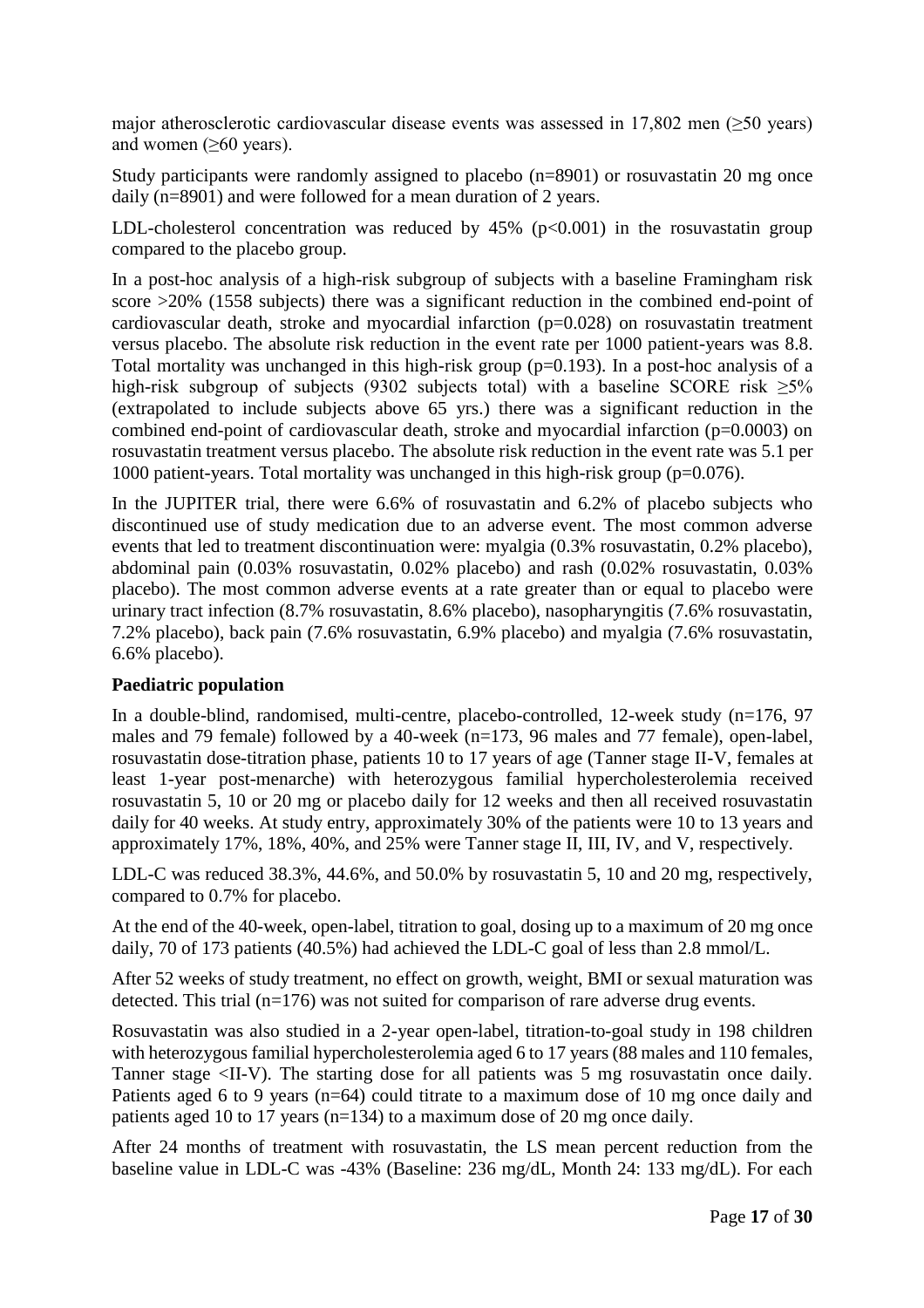age group, the LS mean percent reductions from baseline values in LDL-C were -43% (Baseline: 234 mg/dL, Month 24: 124 mg/dL), -45% (Baseline: 234 mg/dL, Month 24: 124 mg/dL) and -35% (Baseline: 241 mg/dL, Month 24: 153 mg/dL) in the 6 to <10, 10 to <14, and 14 to <18 age groups, respectively.

Rosuvastatin 5 mg, 10 mg, and 20 mg also achieved statistically significant mean changes from baseline for the following secondary lipid and lipoprotein variables: HDL-C, TC, non-HDL-C, LDL-C/HDL-C, TC/HDL-C, TG/HDL-C, non-HDL C/HDL-C, ApoB, and ApoB/ApoA-1. These changes were each in the direction of improved lipid responses and were sustained over 2 years.

No effect on growth, weight, BMI or sexual maturation was detected after 24 months of treatment.

Rosuvastatin was studied in a randomised, double-blind, placebo-controlled, multi-centre, cross-over study with 20 mg once daily versus placebo in 14 children and adolescents (aged from 6 to 17 years) with homozygous familial hypercholesterolaemia. The study included an active 4-week dietary lead-in phase during which patients were treated with rosuvastatin 10 mg, a cross-over phase that consisted of a 6-week treatment period with rosuvastatin 20 mg preceded or followed by a 6-week placebo treatment period, and a 12-week maintenance phase during which all patients were treated with rosuvastatin 20 mg. Patients who entered the study on ezetimibe or apheresis therapy continued the treatment throughout the entire study.

A statistically significant (p=0.005) reduction in LDL-C (22.3%, 85.4 mg/dL or 2.2 mmol/L) was observed following 6 weeks of treatment with rosuvastatin 20 mg versus placebo. Statistically significant reductions in Total-C (20.1%, p=0.003), non-HDL-C (22.9%, p=0.003) and ApoB (17.1%, p=0.024) were observed. Reductions were also seen in TG, LDL-C/HDL-C, Total-C/HDL-C, non-HDL-C/HDL-C and ApoB/ApoA-1 following 6 weeks of treatment with rosuvastatin 20 mg versus placebo. The reduction in LDL-C after 6 weeks of treatment with rosuvastatin 20 mg following 6 weeks of treatment with placebo was maintained over 12 weeks of continuous therapy. One patient had a further reduction in LDL-C (8.0%), Total-C (6.7%) and non-HDL-C (7.4%) following 6 weeks of treatment with 40 mg after up-titration.

During an extended open-label treatment in 9 of these patients with 20 mg rosuvastatin for up to 90 weeks, the LDL-C reduction was maintained in the range of -12.1% to -21.3%.

In the 7 evaluable children and adolescent patients (aged from 8 to 17 years) from the forcetitration open label study with homozygous familial hypercholesterolaemia (see above), the percent reduction in LDL-C (21.0%), Total-C (19.2%) and non-HDL-C (21.0%) from baseline following 6 weeks of treatment with rosuvastatin 20 mg was consistent with that observed in the aforementioned study in children and adolescents with homozygous familial hypercholesterolaemia.

The European Medicines Agency has waived the obligation to submit the results of studies with rosuvastatin in all subsets of the paediatric population in the treatment of homozygous familial hypercholesterolaemia, primary combined (mixed) dyslipidaemia and in the prevention of cardiovascular events.

# **Fenofibrate**

### **Serum Lipid Reducing Agents / Cholesterol and Triglycerides Reducers / Fibrates.**

In addition, through modulation of the synthesis and the catabolism of VLDL fractions fenofibrate increases the LDL clearance and reduces small dense LDL, the levels of which are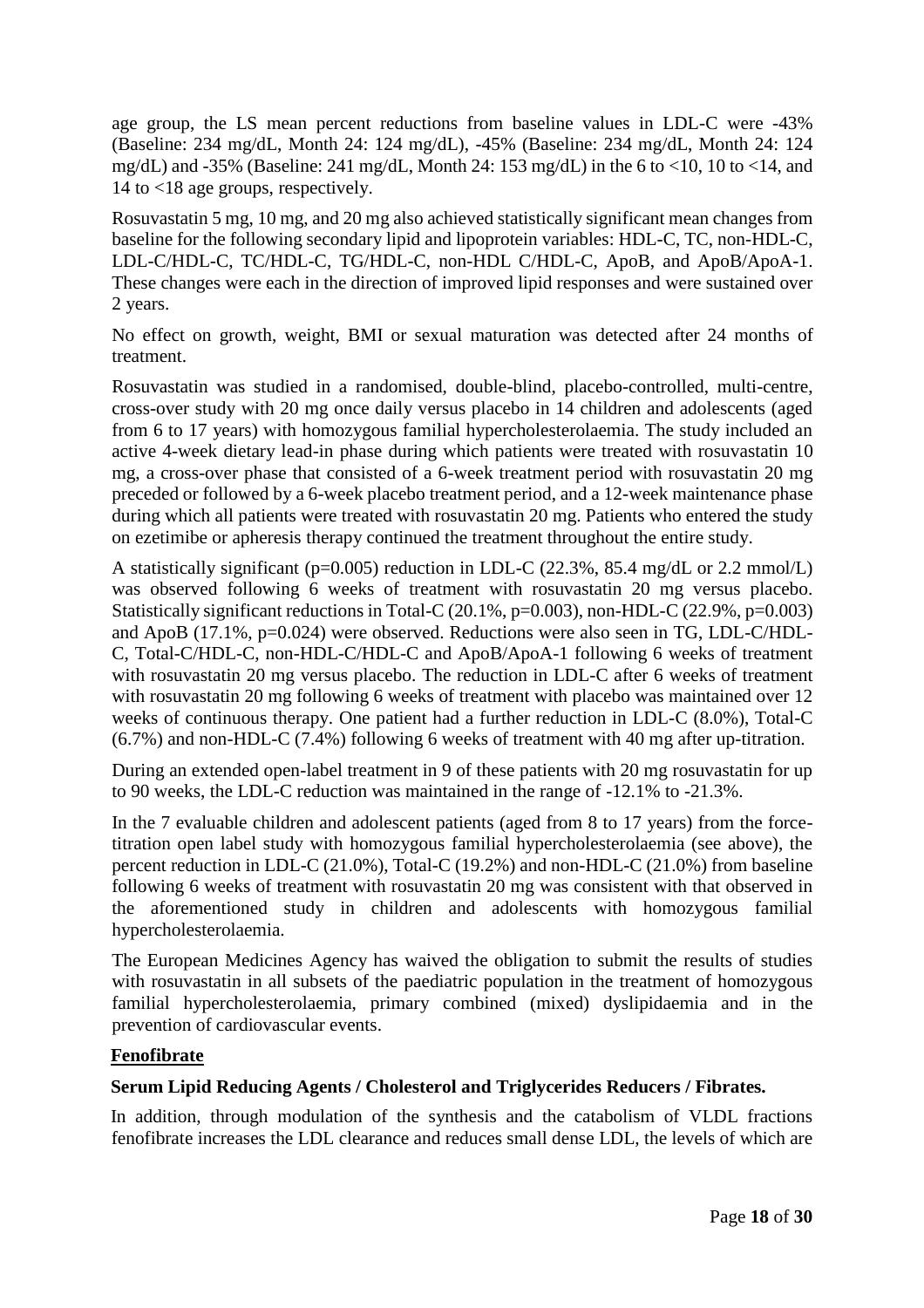elevated in the atherogenic lipoprotein phenotype, a common disorder in patients at risk for coronary heart disease.

During clinical trials with fenofibrate, total cholesterol was reduced by 20 to 25%, triglycerides by 40 to 55% and HDL cholesterol was increased by 10 to 30%.

In hypercholesterolaemia patients, where LDL cholesterol levels are reduced by 20 to 35%, the overall effect on cholesterol results in a decrease in the ratios of total cholesterol to HDL cholesterol, LDL cholesterol to HDL cholesterol, or Apo B to Apo AI, all of which are markers of atherogenic risk.

There is evidence that treatment with fibrates may reduce coronary heart disease events but they have not been shown to decrease all-cause mortality in the primary or secondary prevention of cardiovascular disease.

The Action to Control Cardiovascular Risk in Diabetes (ACCORD) lipid trial was a randomized placebo-controlled study of 5518 patients with type 2 diabetes mellitus treated with fenofibrate in addition to simvastatin. Fenofibrate plus simvastatin therapy did not show any significant differences compared to simvastatin monotherapy in the composite primary outcome of nonfatal myocardial infarction, nonfatal stroke, and cardiovascular death (hazard ratio [HR] 0.92, 95% CI 0.791.08,  $p = 0.32$ ; absolute risk reduction: 0.74%). In the prespecified subgroup of dyslipidaemic patients, defined as those in the lowest tertile of HDLC  $(\leq 34 \text{ mg/d})$ or 0.88 mmol/L) and highest tertile of TG ( $\geq$ 204 mg/dl or 2.3 mmol/L) at baseline, fenofibrate plus simvastatin therapy demonstrated a 31% relative reduction compared to simvastatin monotherapy for the composite primary outcome (hazard ratio [HR] 0.69, 95% CI 0.490.97, p  $= 0.03$ ; absolute risk reduction: 4.95%). Another pre-specified subgroup analysis identified a statistically significant treatment-by-gender interaction  $(p = 0.01)$  indicating a possible treatment benefit of combination therapy in men (p=0.037) but a potentially higher risk for the primary outcome in women treated with combination therapy compared to simvastatin monotherapy (p=0.069). This was not observed in the aforementioned subgroup of patients with dyslipidaemia but there was also no clear evidence of benefit in dyslipidaemia women treated with fenofibrate plus simvastatin, and a possible harmful effect in this subgroup could not be excluded.

Extravascular deposits of cholesterol (tendinous and tuberous xanthoma) may be markedly reduced or even entirely eliminated during fenofibrate therapy.

Patients with raised levels of fibrinogen treated with fenofibrate have shown significant reductions in this parameter, as have those with raised levels of Lp (a). Other inflammatory markers such as C Reactive Protein are reduced with fenofibrate treatment.

The uricosuric effect of fenofibrate leading to reduction in uric acid levels of approximately 25% should be of additional benefit in those dyslipidaemic patients with hyperuricaemia.

Fenofibrate has been shown to possess an antiaggregatory effect on platelets in animals and in a clinical study, which showed a reduction in platelet aggregation induced by ADP, arachidonic acid and epinephrine.

### **5.3 Pharmacokinetic Properties**

### **Rosuvastatin**

**Absorption:** Maximum rosuvastatin plasma concentrations are achieved approximately 5 hours after oral administration. The absolute bioavailability is approximately 20%.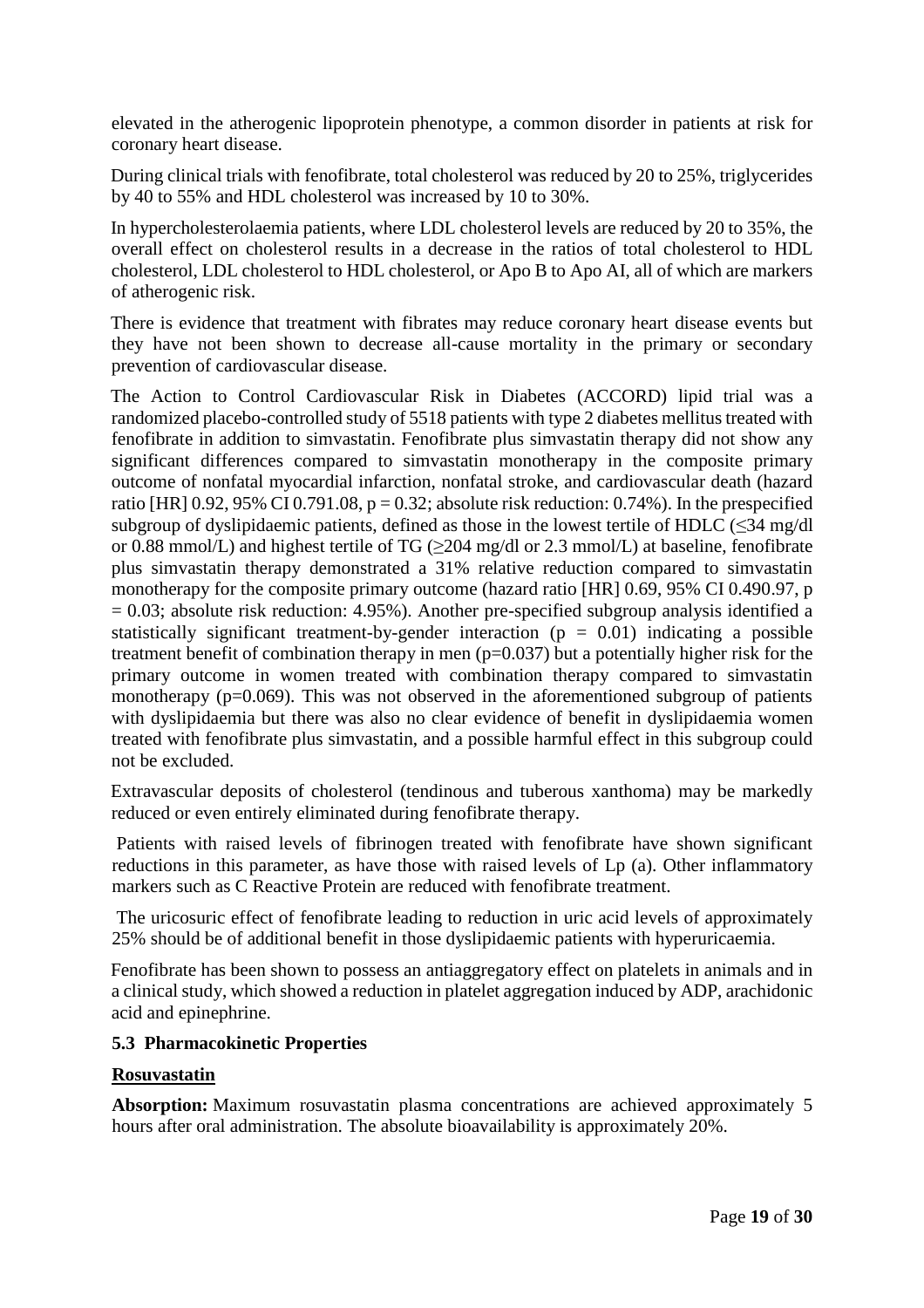**Distribution**: Rosuvastatin is taken up extensively by the liver which is the primary site of cholesterol synthesis and LDL-C clearance. The volume of distribution of rosuvastatin is approximately 134 L. Approximately 90% of rosuvastatin is bound to plasma proteins, mainly to albumin.

**Metabolism:** Rosuvastatin undergoes limited metabolism (approximately 10%). *In vitro* metabolism studies using human hepatocytes indicate that rosuvastatin is a poor substrate for cytochrome P450-based metabolism. CYP2C9 was the principal isoenzyme involved, with 2C19, 3A4 and 2D6 involved to a lesser extent. The main metabolites identified are the Ndesmethyl and lactone metabolites. The N-desmethyl metabolite is approximately 50% less active than rosuvastatin whereas the lactone form is considered clinically inactive. Rosuvastatin accounts for greater than 90% of the circulating HMG-CoA reductase inhibitor activity.

**Excretion:** Approximately 90% of the rosuvastatin dose is excreted unchanged in the faeces (consisting of absorbed and non-absorbed active substance) and the remaining part is excreted in urine. Approximately 5% is excreted unchanged in urine. The plasma elimination half-life is approximately 19 hours. The elimination half-life does not increase at higher doses. The geometric mean plasma clearance is approximately 50 litres/hour (coefficient of variation 21.7%). As with other HMG-CoA reductase inhibitors, the hepatic uptake of rosuvastatin involves the membrane transporter OATP-C. This transporter is important in the hepatic elimination of rosuvastatin.

**Linearity:** Systemic exposure of rosuvastatin increases in proportion to dose. There are no changes in pharmacokinetic parameters following multiple daily doses.

# **Special populations:**

**Age and sex:** There was no clinically relevant effect of age or sex on the pharmacokinetics of rosuvastatin in adults. The exposure in children and adolescents with heterozygous familial hypercholesterolemia appears to be similar to or lower than that in adult patients with dyslipidaemia (see "Paediatric population" below).

**Race:** Pharmacokinetic studies show an approximate 2-fold elevation in median AUC and Cmax in Asian subjects (Japanese, Chinese, Filipino, Vietnamese and Koreans) compared with Caucasians; Asian-Indians show an approximate 1.3-fold elevation in median AUC and Cmax. A population pharmacokinetic analysis revealed no clinically relevant differences in pharmacokinetics between Caucasian and Black groups.

**Renal insufficiency:** In a study in subjects with varying degrees of renal impairment, mild to moderate renal disease had no influence on plasma concentration of rosuvastatin or the Ndesmethyl metabolite. Subjects with severe impairment (CrCl <30 ml/min) had a 3-fold increase in plasma concentration and a 9-fold increase in the N-desmethyl metabolite concentration compared to healthy volunteers. Steady-state plasma concentrations of rosuvastatin in subjects undergoing haemodialysis were approximately 50% greater compared to healthy volunteers.

**Hepatic insufficiency:** In a study with subjects with varying degrees of hepatic impairment, there was no evidence of increased exposure to rosuvastatin in subjects with Child-Pugh scores of 7 or below. However, two subjects with Child-Pugh scores of 8 and 9 showed an increase in systemic exposure of at least 2-fold compared to subjects with lower Child-Pugh scores. There is no experience in subjects with Child-Pugh scores above 9.

**Genetic polymorphisms:** Disposition of HMG-CoA reductase inhibitors, including rosuvastatin, involves OATP1B1 and BCRP transporter proteins. In patients with SLCO1B1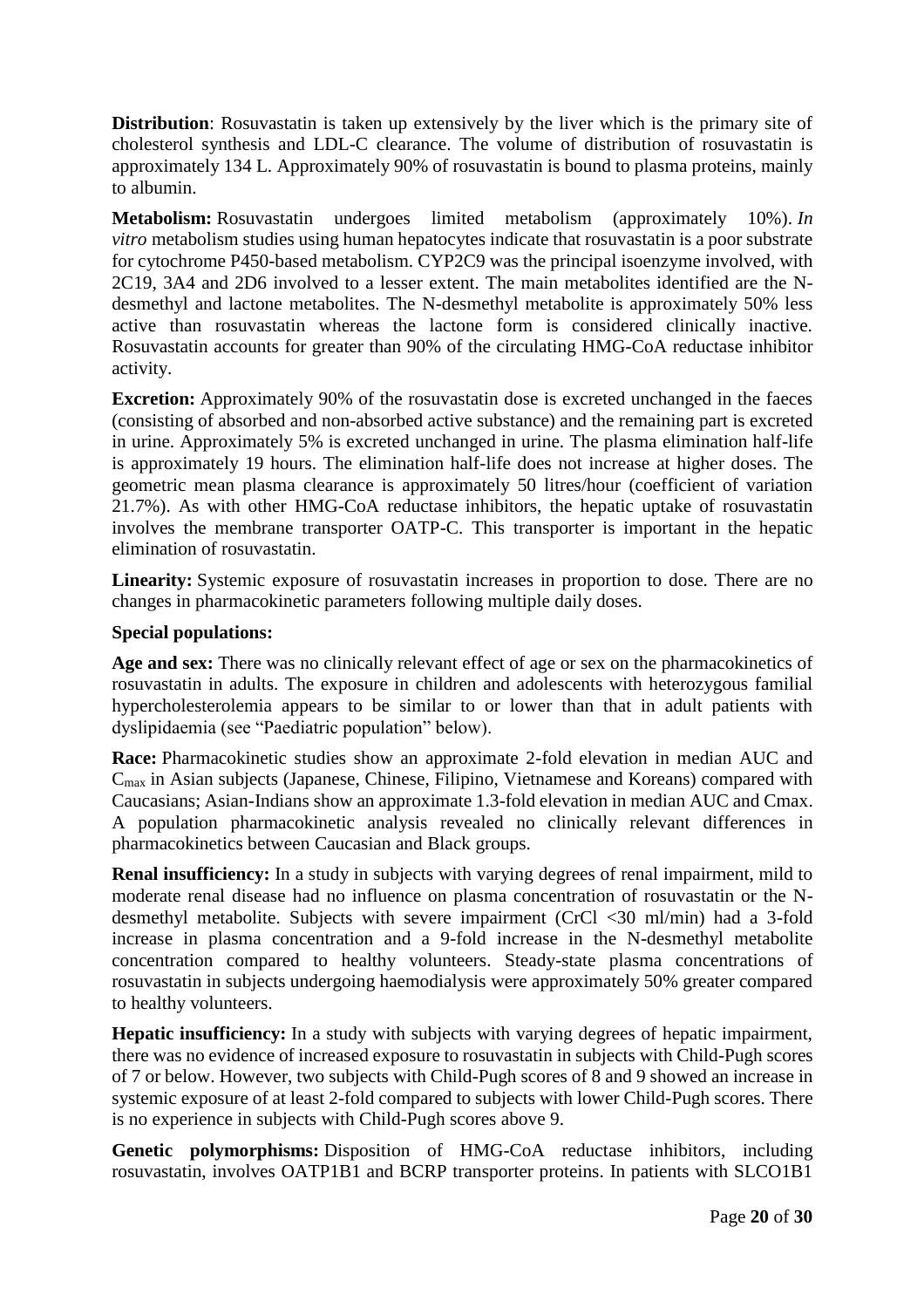(OATP1B1) and/or ABCG2 (BCRP) genetic polymorphisms there is a risk of increased rosuvastatin exposure. Individual polymorphisms of SLCO1B1 c.521CC and ABCG2 c.421AA are associated with a higher rosuvastatin exposure (AUC) compared to the SLCO1B1 c.521TT or ABCG2 c.421CC genotypes. This specific genotyping is not established in clinical practice, but for patients who are known to have these types of polymorphisms, a lower daily dose of Rosuvastatin is recommended.

**Paediatric population:** Two pharmacokinetic studies with rosuvastatin (given as tablets) in paediatric patients with heterozygous familial hypercholesterolaemia 10 to 17 or 6 to 17 years of age (total of 214 patients) demonstrated that exposure in paediatric patients appears comparable to or lower than that in adult patients. Rosuvastatin exposure was predictable with respect to dose and time over a 2-year period.

# **Fenofibrate**

# Absorption:

Maximum plasma concentrations  $(C_{\text{max}})$  occur within 4 to 5 hours after oral administration. Plasma concentrations are stable during continuous treatment in any given individual.

The absorption of fenofibrate is increased when administered with food.

# Distribution:

Fenofibric acid is strongly bound to plasma albumin (more than 99%).

# Metabolism and excretion:

After oral administration, fenofibrate is rapidly hydrolysed by esterase to the active metabolite fenofibric acid. No unchanged fenofibrate can be detected in the plasma. Fenofibrate is not a substrate for CYP 3A4. No hepatic microsomal metabolism is involved.

The drug is excreted mainly in the urine. Practically all the drug is eliminated within 6 days. Fenofibrate is mainly excreted in the form of fenofibric acid and its glucuronide conjugate. In elderly patients, the fenofibric acid apparent total plasma clearance is not modified.

Kinetic studies following the administration of a single dose and continuous treatment have demonstrated that the drug does not accumulate. Fenofibric acid is not eliminated by haemodialysis.

The plasma elimination half-life of fenofibric acid is approximately 20 hours.

# **6. Nonclinical properties**

# **6.1 Animal Toxicology or Pharmacology**

### **Rosuvastatin**

Preclinical data reveal no special hazard for humans based on conventional studies of safety pharmacology, genotoxicity and carcinogenicity potential. Specific tests for effects on hERG have not been evaluated. Adverse reactions not observed in clinical studies, but seen in animals at exposure levels similar to clinical exposure levels were as follows: In repeated-dose toxicity studies histopathologic liver changes likely due to the pharmacologic action of rosuvastatin were observed in mouse, rat, and to a lesser extent with effects in the gall bladder in dogs, but not in monkeys. In addition, testicular toxicity was observed in monkeys and dogs at higher dosages. Reproductive toxicity was evident in rats, with reduced litter sizes, litter weight and pup survival observed at maternally toxic doses, where systemic exposures were several times above the therapeutic exposure level.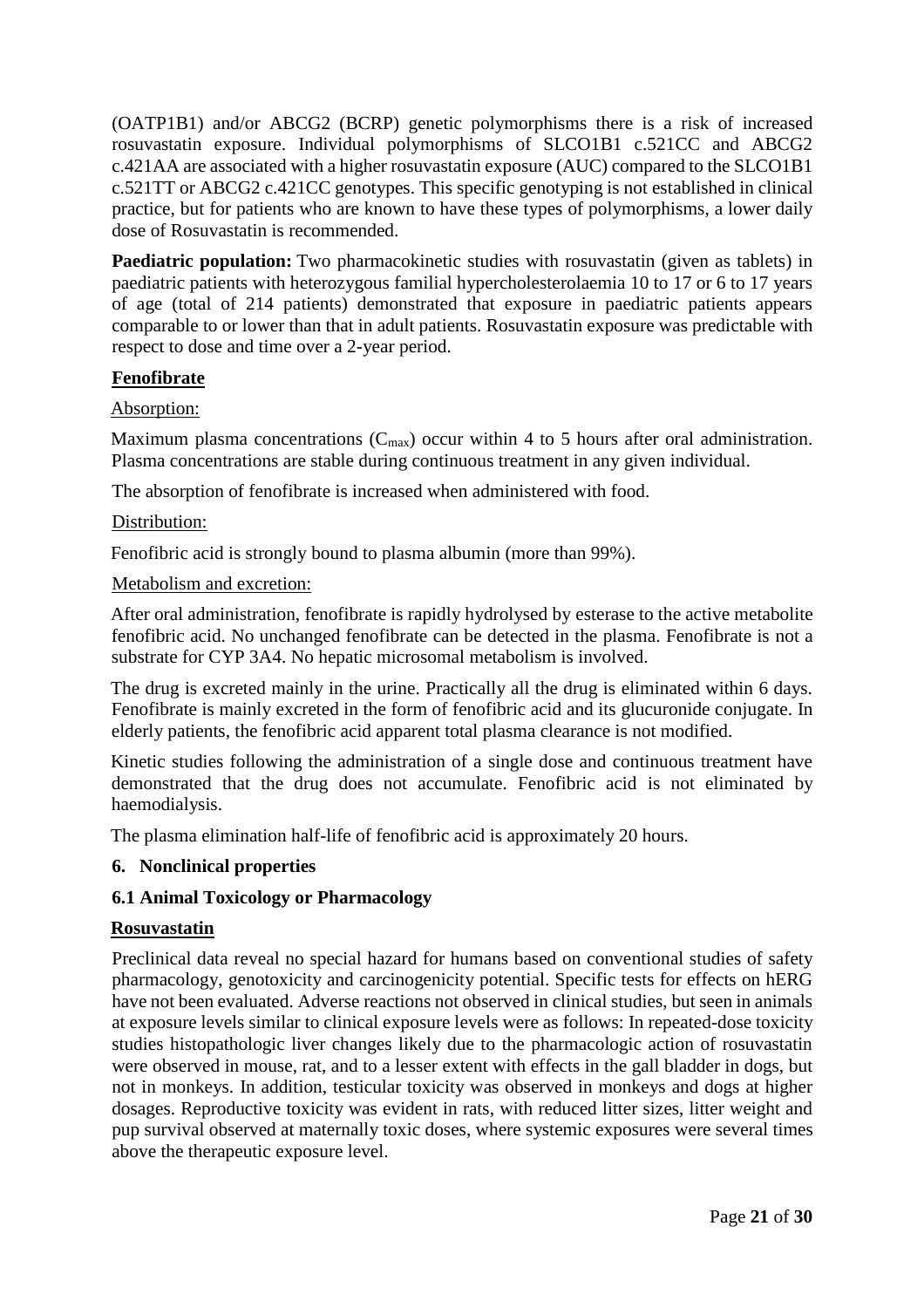# **Fenofibrate**

In a three-month oral nonclinical study in the rat species with fenofibric acid, the active metabolite of fenofibrate, toxicity for the skeletal muscles (particularly those rich in type I slow Oxidative myofibres) and cardiac degeneration, anemia and decreased body weight were seen. No skeletal toxicity was noted at doses up to 30 mg/kg (approximately 17time the exposure at the human maximum recommended dose (MRHD). No sign of cardio myotoxicity were noted at an exposure about 3 times the exposure at MRHD. Reversible ulcers and erosions in the gastrointestinal tract occurred in dogs treated for 3 months. No gastrointestinal lesions were noted in that study at an exposure approximately 5 times the exposure at the MRHD.

Studies on mutagenicity of fenofibrate have been negative.

In rats and mice, liver tumours have been found at high dosages, which are attributable to peroxisome proliferation. These changes are specific to small rodents and have not been observed in other animal species. This is of no relevance to therapeutic use in man.

Studies in mice, rats and rabbits did not reveal any teratogenic effect. Embryotoxic effects were observed at doses in the range of maternal toxicity. Prolongation of the gestation period and difficulties during delivery were observed at high doses.

Reversible hypospermia and testicular vacuolation and immaturity of the ovaries were observed in a repeat dose toxicity study with fenofibric acid in young dogs. However, no effects on fertility were detected in nonclinical reproductive toxicity studies conducted with fenofibrate.

# **7. DESCRIPTION**

# **Rosuvastatin Calcium**

Rosuvastatin calcium is a synthetic lipid-lowering agent for oral administration. The chemical name for rosuvastatin calcium is bis [(E)-7-[4-(4-fluorophenyl)-6-isopropyl-2-[methyl (methyl sulfonyl) amino] pyrimidin-5-yl] (3R, 5S)-3,5-dihydroxyhept-6-enoic acid] calcium salt with the following structural formula:



The molecular formula for rosuvastatin calcium is  $(C_{22}H_{27}FN_3O_6S)_2$ . Ca and the molecular weight is 1001.1 g/mol. Rosuvastatin calcium is off-white to creamish white powder that is freely soluble in acetonitrile and soluble in acetone.

### **Fenofibrate**

The chemical name for Fenofibrate is 2-[4-(4-chlorobenzoyl) phenoxy]-2-methyl-propanoic acid, 1-methylethyl ester. The empirical formula is  $C_{20}H_{21}O_4Cl$  and the molecular weight is 360.83. Its structural formula is: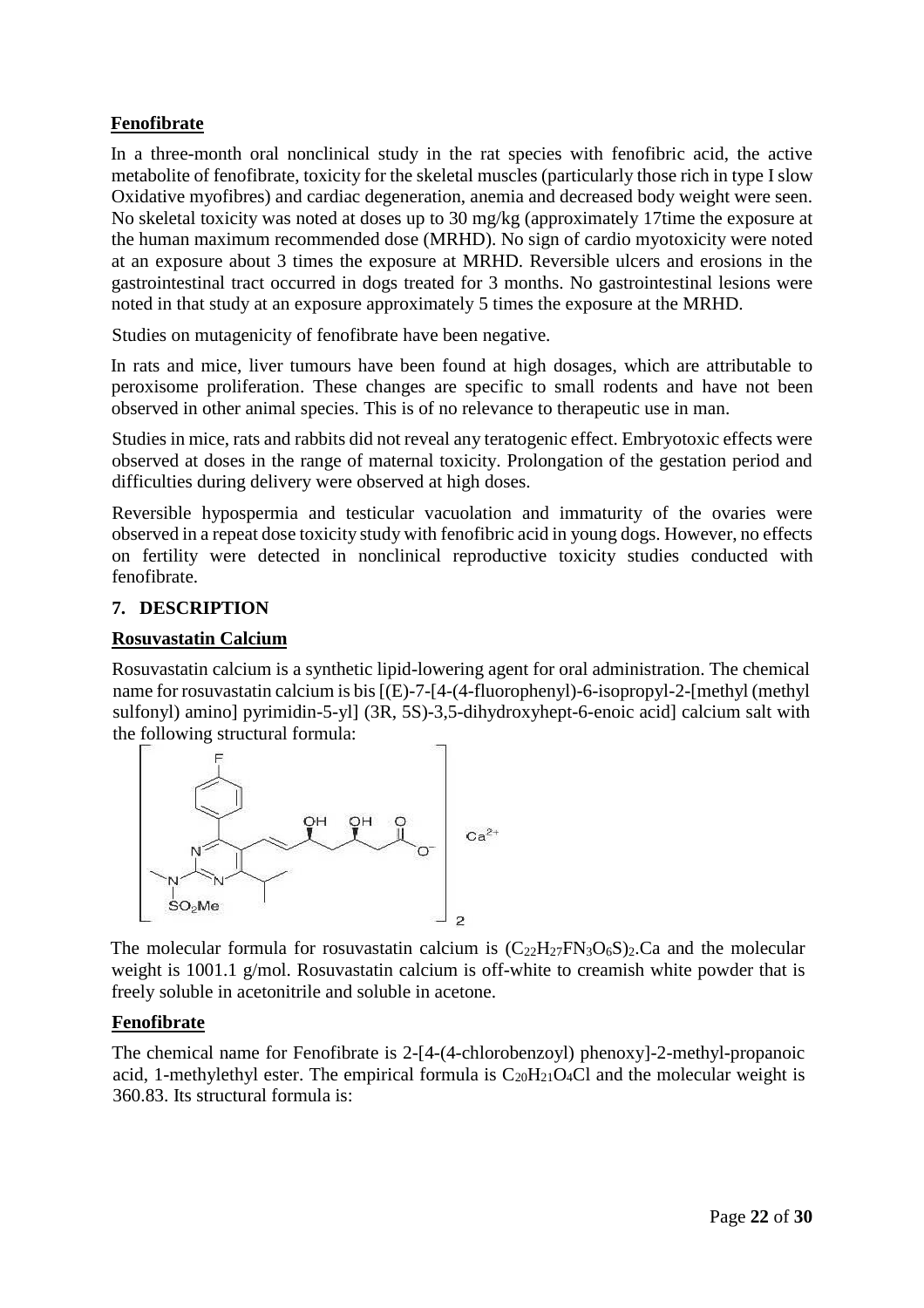

Fenofibrate is white or almost white crystalline powder. It is very soluble in dichloromethane, slightly soluble in ethanol (95%); practically insoluble in water.

Rosuvastatin and Fenofibrate Tablets are Yellow colour, round shape, biconvex, film coated tablets having both sides plain. The excipients used are Lactose, Croscarmellose Sodium, Calcium Carbonate, Sodium Lauryl Sulphate, PVP K30, Talcum, Colloidal Silicon Dioxide, Magnesium Stearate, Colorezy 17F580012 and Tartrazine Lake.

### **8. Pharmaceutical particulars**

### **8.1 Incompatibilities**

Not applicable.

### **8.2 Shelf-life**

Do not use later than the date of expiry.

### **8.3 Packaging information**

ROSTAR F is packed in strips of 10 tablets.

### **8.4 Storage and Handing Instructions**

Store below 25°C in a dry place Protect from light.

Keep out of reach of children.

### **9. PATIENT COUNSELLING INFORMATION**

### **Package leaflet: information for the patient**

### **Rosuvastatin and Fenofibrate film-coated tablets**

### **Read all of this leaflet carefully before you start taking this medicine because it contains important information for you.**

- Keep this leaflet. You may need to read it again.
- If you have any further questions, ask your doctor or pharmacist.
- This medicine has been prescribed for you only. Do not pass it on to others. It may harm them, even if their signs of illness are the same as yours.
- If you get any side effects talk to your doctor or pharmacist. This includes any possible side effects not listed in this leaflet.

### **What is in this leaflet?**

9.1.What ROSTAR F is and what it is used for

### 9.2.What you need to know before you take ROSTAR F

9.3.How to take ROSTAR F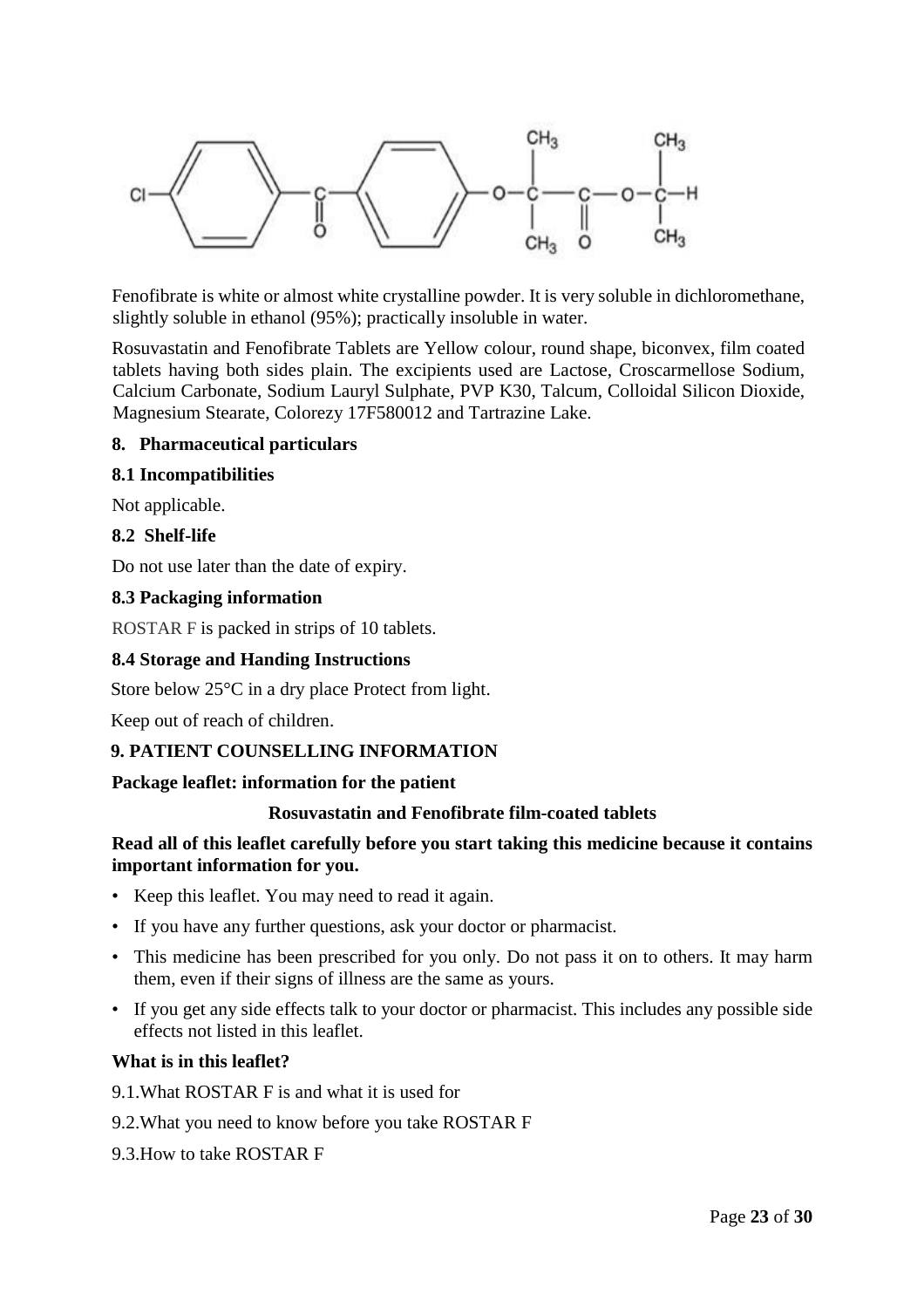# 9.4.Possible side effects

- 9.5.How to store ROSTAR F
- 9.6.Contents of the pack and other information

# **9.1 What ROSTAR F is and what it is used for**

ROSTAR F is combination of Rosuvastatin and Fenofibrate. Rosuvastatin belongs to a group of medicines called statins. Fenofibrate belongs to a group of medicines, commonly known as fibrates.

### **You have been** prescribed ROSTAR F because**:**

- You have a high cholesterol level. This means you are at risk from a heart attack or stroke. ROSTAR F is used for the treatment of combined hyperlipidemia in patients with normal hepatic and renal function.
- You have been advised to take ROSTAR F, because changing your diet and doing more exercise were not enough to correct your cholesterol levels. You should continue with your cholesterol-lowering diet and exercise while you are taking ROSTAR F.

Or

• You have other factors that increase your risk of having a heart attack, stroke or related health problems.

Heart attack, stroke and other problems can be caused by a disease called atherosclerosis. Atherosclerosis is due to build-up of fatty deposits in your arteries.

### 9.2 **What you need to know before you take ROSTAR F**

Do not take ROSTAR F:

- If you have ever had an allergic reaction to ROSTAR F, or to any of its ingredients.
- If you are pregnant or breast-feeding. If you become pregnant while taking ROSTAR F stop taking it immediately and tell your doctor. Women should avoid becoming pregnant while taking ROSTAR F by using suitable contraception.
- If you have repeated or unexplained muscle aches or pains.
- If you take a drug called ciclosporin (used, for example, after organ transplants).
- If any of the above applies to you (or you are in doubt), please go back and see your doctor.
- In addition, do not take ROSTAR F:
- If you have moderate kidney problems (if in doubt, please ask your doctor).
- If your thyroid gland is not working properly.
- If you have had any repeated or unexplained muscle aches or pains, a personal or family history of muscle problems, or a previous history of muscle problems when taking other cholesterol-lowering medicines.
- If you regularly drink large amounts of alcohol.
- If you are of Asian origin (Japanese, Chinese, Filipino, Vietnamese, Korean and Indian).
- If you take other medicines called fibrates to lower your cholesterol.
- you are allergic to peanut or arachis oil or soya lecithin or related products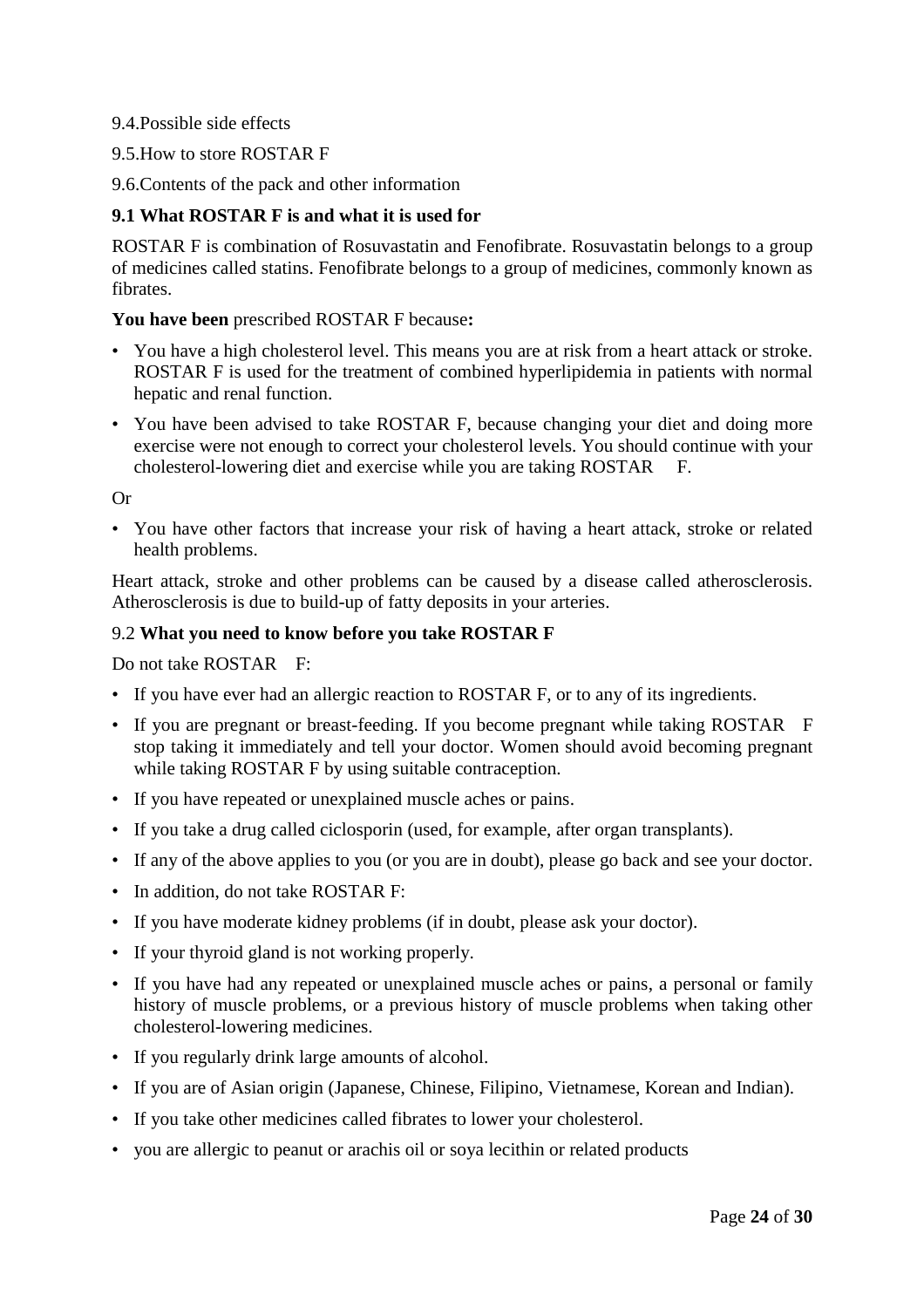- while taking other medicines (such as an anti-inflammatory medicine called 'ketoprofen'), you have had an allergic reaction or skin damage from sunlight or UV light
- you have severe liver, kidney or gallbladder problems
- you have pancreatitis (an inflamed pancreas which causes abdominal pain) which is not caused by high levels of fat in the blood
- If any of the above applies to you (or you are in doubt), please go back and see your doctor.

# **Warnings and precautions**

Talk to your doctor or pharmacist before taking ROSTAR F.

- If you have problems with your kidneys.
- If you have problems with your liver. You may have an inflamed liver (hepatitis) signs include yellowing of the skin and the whites of the eyes (jaundice), an increase in liver enzymes (shown in blood tests), stomach pain and itching
- If you have had repeated or unexplained muscle aches or pains, a personal or family history of muscle problems, or a previous history of muscle problems when taking other cholesterollowering medicines. Tell your doctor immediately if you have unexplained muscle aches or pains, especially if you feel unwell or have a fever. Also, tell your doctor or pharmacist if you have a muscle weakness that is constant.

The risk of muscle breakdown is higher in some patients. In particular, tell your doctor if:

- you have kidney problems
- you have thyroid problems
- you or a close family member has muscle problem which runs in the family
- you drink large amounts of alcohol
- you are taking medicines called statins to lower cholesterol (such as simvastatin, atorvastatin, pravastatin, ROSTAR F or fluvastatin)
- You have ever had muscle problems during treatment with statins or fibrates (such as, bezafibrate or gemfibrozil).
- If you regularly drink large amounts of alcohol.
- If your thyroid gland is not working properly.
- If you take medicines used to treat the HIV infection e.g. ritonavir with lopinavir and/or atazanavir.

If any of the above apply to you (or you are not sure), talk to your doctor before taking ROSTAR F

# **"Other medicines and ROSTAR F".**

- If you are taking or have taken in the last 7 days a medicine called fusidic acid (a medicine for bacterial infection), orally or by injection. The combination of fusidic acid and ROSTAR F can lead to serious muscle problems (rhabdomyolysis), please see "Other medicines and ROSTAR F".
- If you are over 70 (as your doctor needs to choose the right start dose of ROSTAR F to suit you)
- If you have severe respiratory failure.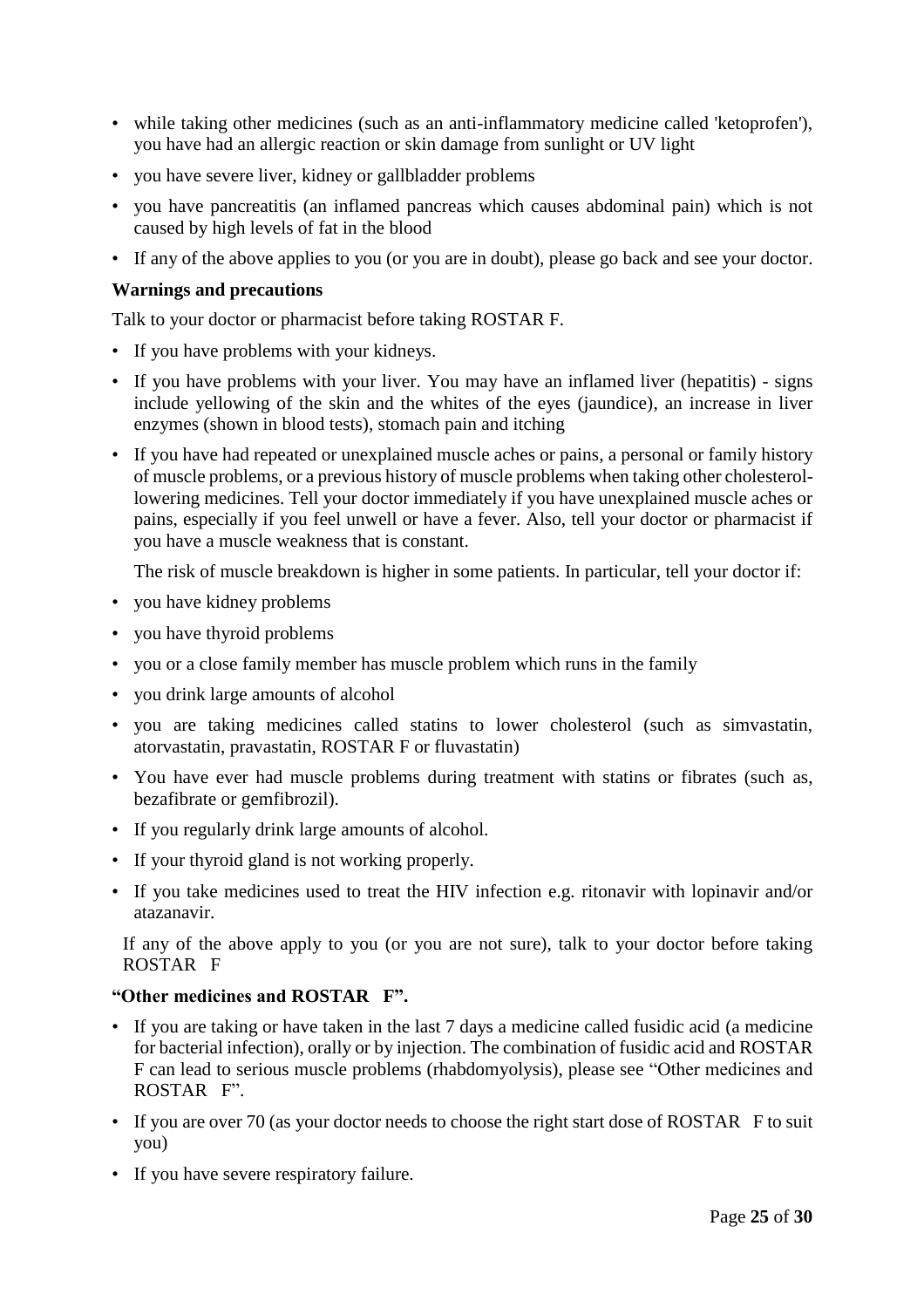- If you are of Asian origin that is Japanese, Chinese, Filipino, Vietnamese, Korean and Indian. Your doctor needs to choose the right start dose of ROSTAR F to suit you.
- If any of the above applies to you (or if you are not sure):
- Do not take ROSTAR F and check with your doctor or pharmacist before you actually start taking any dose of ROSTAR F.

In a small number of people, statins can affect the liver. This is identified by a simple test which looks for increased levels of liver enzymes in the blood. For this reason, your doctor will usually carry out this blood test (liver function test) before and during treatment with ROSTAR F.

While you are on this medicine your doctor will monitor you closely if you have diabetes or are at risk of developing diabetes. You are likely to be at risk of developing diabetes if you have high levels of sugars and fats in your blood, are overweight and have high blood pressure.

### **Children and adolescents**

- If the patient is under 6 years old: ROSTAR F should not be given to children younger than 6 years.
- If the patient is below 18 years of age: The ROSTAR F tablet is not suitable for use in children and adolescents below 18 years of age.

# **Other medicines and ROSTAR F**

Tell your doctor or pharmacist if you are taking, have recently taken or might take any other medicines

Tell your doctor if you are taking any of the following:

- Ciclosporin (used for example, after organ transplants),
- Warfarin or Clopidogrel (or any other drug used for thinning the blood),
- Fibrates (such as gemfibrozil) or any other medicine used to lower cholesterol (such as ezetimibe),
- Indigestion remedies (used to neutralise acid in your stomach),
- Erythromycin (an antibiotic), fusidic acid (an antibiotic please see below and Warnings and precautions),
- An oral contraceptive (the pill),
- Regorafenib (used to treat cancer),
- Hormone replacement therapy
- Any of the following drugs used to treat viral infections, including HIV or hepatitis C infection, alone or in combination (please see Warnings and precautions): ritonavir, lopinavir, atazanavir, ombitasvir, paritaprevir, dasabuvir, velpatasvir, grazoprevir, elbasvir, glecaprevir, pibrentasvir.
- A particular class of medicines to treat diabetes (such as rosiglitazone or pioglitazone)

The effects of these medicines could be changed by ROSTAR F or they could change the effect of ROSTAR F.

If you need to take oral fusidic acid to treat a bacterial infection you will need to temporarily stop using this medicine. Your doctor will tell you when it is safe to restart ROSTAR F. Taking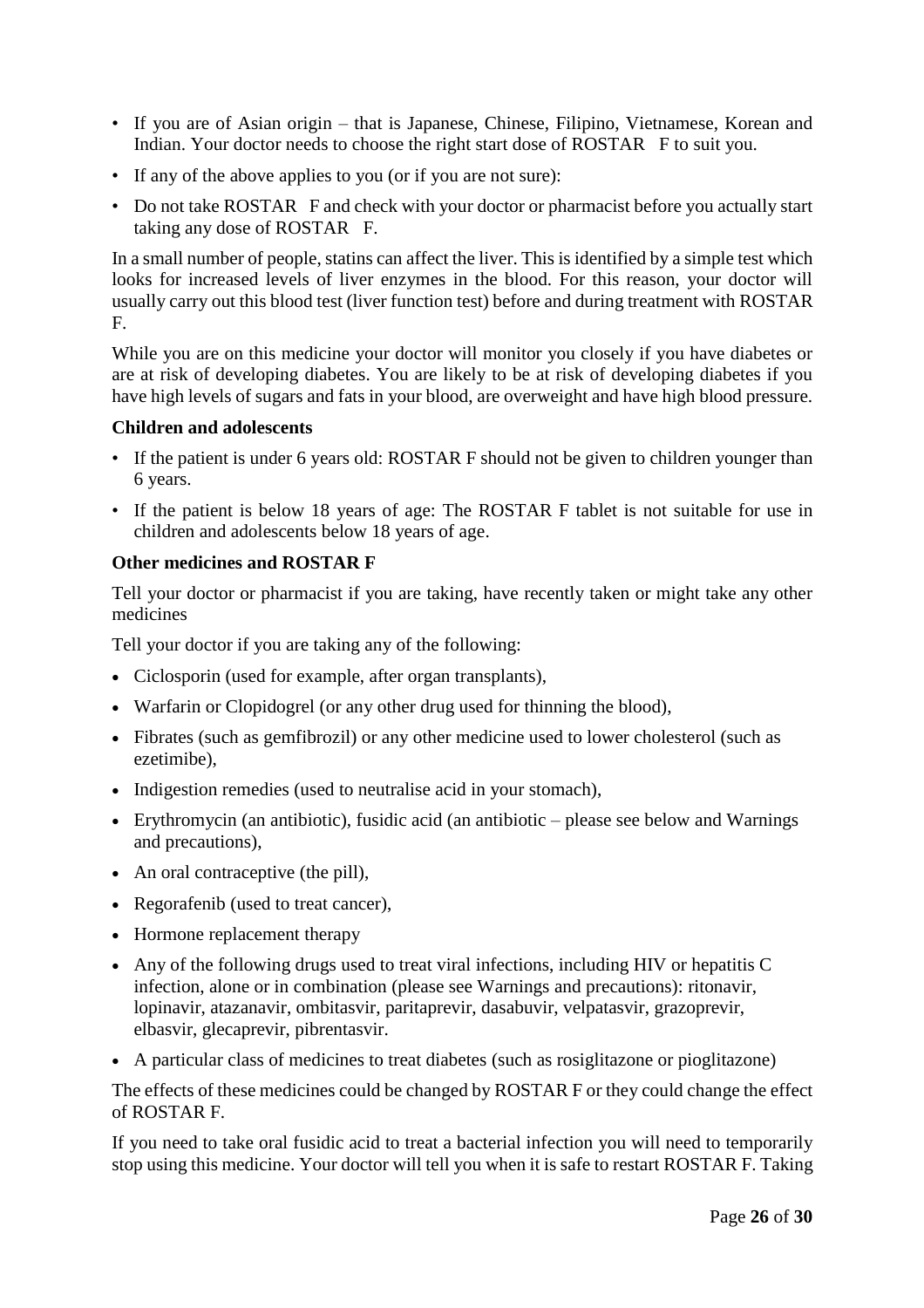ROSTAR F with fusidic acid may rarely lead to muscle weakness, tenderness or pain (rhabdomyolysis).

# **Pregnancy, breast-feeding and fertility**

- Tell your doctor if you are pregnant, think you may be pregnant or are planning to have a baby. This is because it is not known how ROSTAR F may affect your unborn baby. You should only use ROSTAR F if your doctor tells you to.
- Do not use ROSTAR F if you are breast-feeding or planning to breast-feed your baby. This is because it is not known whether ROSTAR F passes into human milk

### **Driving and using machines**

Most people can drive a car and operate machinery while using  $ROSTAR$   $F - it$  will not affect their ability. However, some people feel dizzy during treatment with ROSTAR F. If you feel dizzy, consult your doctor before attempting to drive or use machines.

# **9.3 How to take ROSTAR F**

Always take this medicine as your doctor has told you. Check with your doctor or pharmacist if you are not sure.

### **Usual doses in adults**

The choice of your start dose will depend upon:

- Your cholesterol levels.
- The level of risk you have of experiencing a heart attack or stroke.
- Whether you have a factor that may make you more sensitive to possible side effects.

Please check with your doctor or pharmacist which start dose of ROSTAR F will best suit you.

- Your doctor may decide to give you the lowest dose if:
- You are of Asian origin (Japanese, Chinese, Filipino, Vietnamese, Korean and Indian).
- You are over 70 years of age.
- You have moderate kidney problems.
- You are at risk of muscle aches and pains (myopathy).

### **Taking this medicine**

Take the tablet with food — it will not work as well if your stomach is empty.

- Swallow the tablet with a glass of water.
- Do not crush or chew the tablet.

Remember that as well as taking **ROSTAR F**, it is also important that you:

- Have a low fat diet
- Take regular exercise.

### **Regular cholesterol checks**

It is important to go back to your doctor for regular cholesterol checks, to make sure your cholesterol has reached and is staying at the correct level.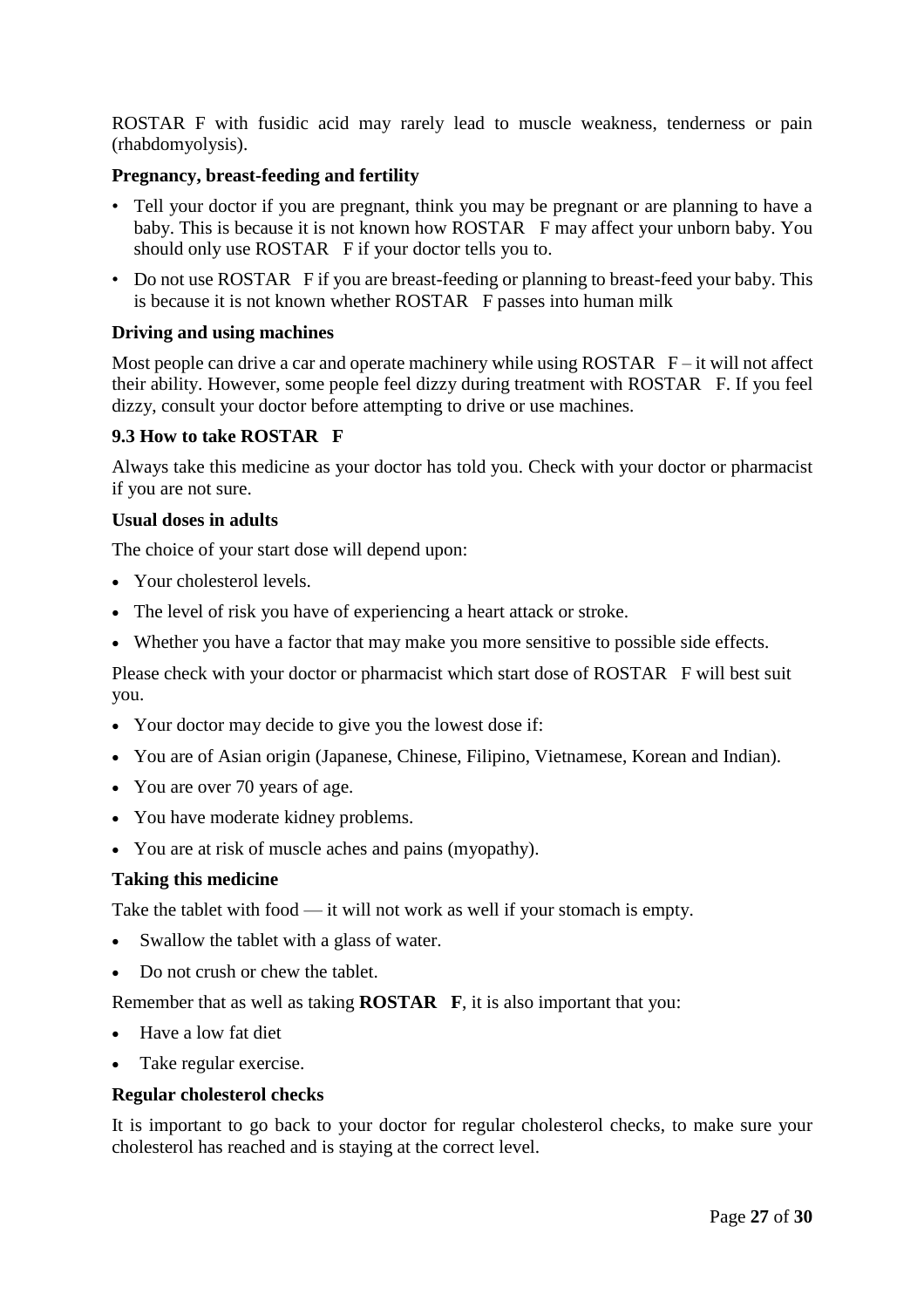Your doctor may decide to increase your dose so that you are taking the amount of ROSTAR F that is right for you.

# **If you take more ROSTAR F than you should**

Contact your doctor or nearest hospital for advice.

If you go into hospital or receive treatment for another condition, tell the medical staff that you're taking **ROSTAR F.** 

# **If you forget to take ROSTAR F**

Don't worry, just take your next scheduled dose at the correct time. Do not take a double dose to make up for a forgotten dose.

### **If you stop taking ROSTAR F**

Talk to your doctor if you want to stop taking ROSTAR F. Your cholesterol levels might increase again if you stop taking **ROSTAR F**.

If you have any further questions on the use of this medicine, ask your doctor or pharmacist.

### **9.4 Possible side effects**

Like all medicines, this medicine can cause side effects, although not everybody gets them.

It is important that you are aware of what these side effects may be. They are usually mild and disappear after a short time.

**Stop taking ROSTAR F and seek medical help immediately** if you have any of the following allergic reactions:

- Difficulty in breathing, with or without swelling of the face, lips, tongue and/or throat.
- Swelling of the face, lips, tongue and/or throat, which may cause difficulty in swallowing.
- Severe itching of the skin (with raised lumps).

**Also, stop taking ROSTAR F and talk to your doctor immediately if you have any unusual aches or pains** in your muscles which go on for longer than you might expect. Muscle symptoms are more common in children and adolescents than in adults. As with other statins, a very small number of people have experienced unpleasant muscle effects and rarely these have gone on to become a potentially life threatening muscle damage known as *rhabdomyolysis*.

### **Common possible side effects (these may affect between 1 in 10 and 1 in 100 patients):**

- Headache, stomach pain, constipation, feeling sick, muscle pain, feeling weak, dizziness. Diarrhoea, wind (flatulence)
- feeling sick (nausea)
- being sick (vomiting)
- raised levels of liver enzymes in the blood shown in tests
- increase in homocysteine (too much of this amino acid in the blood has been associated to a higher risk of coronary heart disease, stroke and peripheral vascular disease, although a causal link has not been established)
- An increase in the amount of protein in the urine -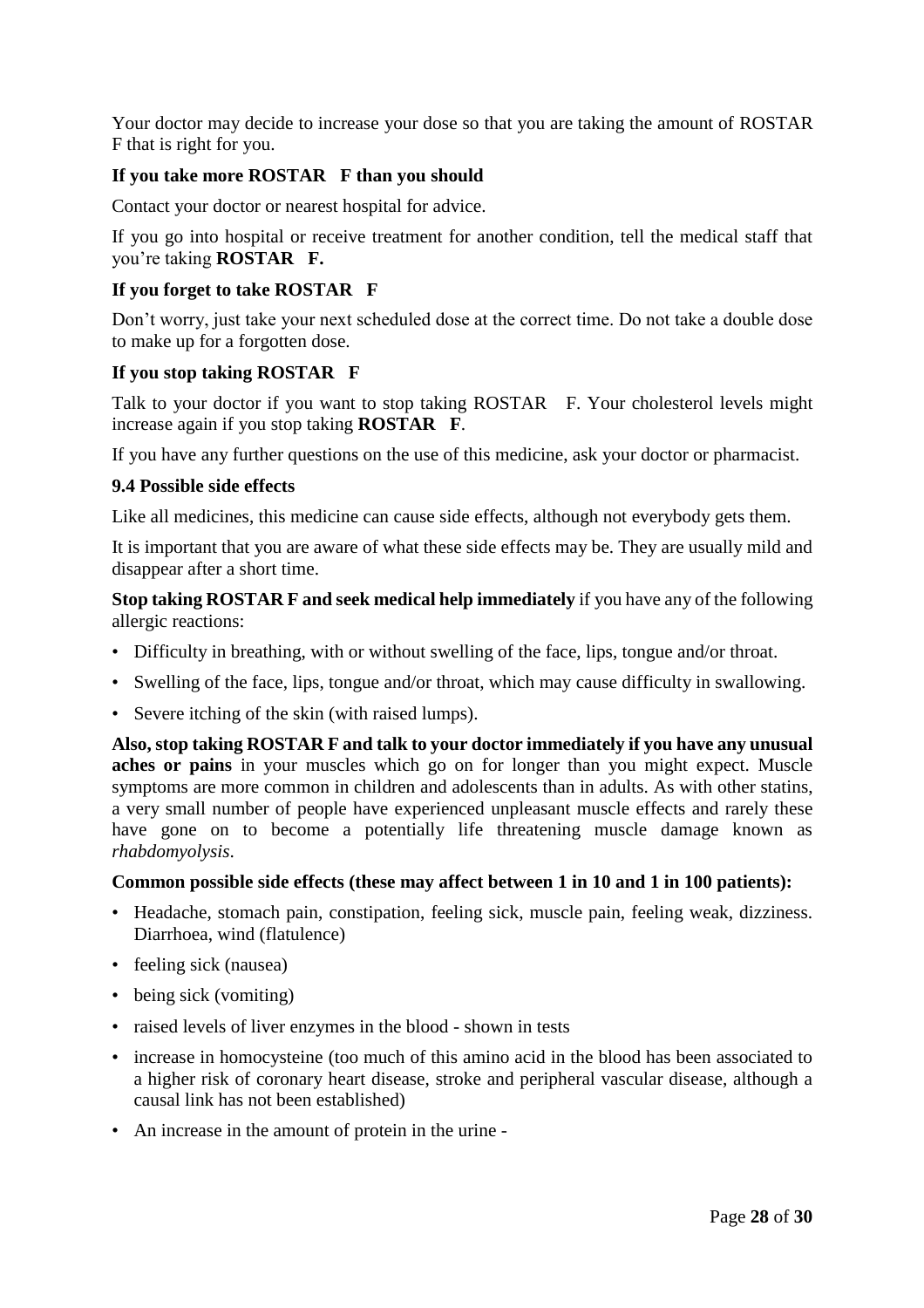• Diabetes. This is more likely if you have high levels of sugars and fats in your blood, are overweight and have high blood pressure. Your doctor will monitor you while you are taking this medicine.

# **Uncommon possible side effects (these may affect between 1 in 100 and 1 in 1,000 patients):**

- Rash, itching or other skin reactions.
- An increase in the amount of protein in the urine cramps or painful, tender or weak muscles - these may be signs of muscle inflammation or breakdown, which can cause kidney damage or even death
- stomach pain this may be a sign that your pancreas is inflamed (pancreatitis) chest pain and feeling breathless - these may be signs of a blood clot in the lung (pulmonary embolism)
- Pain, redness or swelling in the legs these may be signs of a blood clot in the leg (deep vein thrombosis). headache
- gallstones
- reduced sex drive
- increase in creatinine (produced by the kidneys) shown in tests

# **Rare possible side effects (these may affect between 1 in 1,000 and 1 in 10,000 patients):**

- Severe allergic reaction signs include swelling of the face, lips, tongue and/or throat, difficulty in swallowing and breathing, a severe itching of the skin (with raised lumps).
- hair loss
- increase in urea (produced by the kidneys) shown in tests
- skin is more sensitive to sunlight, sun lamps and sunbeds
- drop in haemoglobin (that carries oxygen in blood) and white blood cells shown in tests

**If you think you are having an allergic reaction, then stop taking ROSTAR F and seek medical** help immediately.

### **Muscle damage in adults – as a precaution, stop taking ROSTAR F and talk to your doctor immediately if you have any unusual aches or pains in your muscles which go on for longer than expected.**

- A severe stomach pain (inflamed pancreas).
- Increase in liver enzymes in the blood.
- Bleeding or bruising more easily than normal due to low level of blood platelets. Yellowing of the skin and whites of the eyes (jaundice), or an increase in liver enzymes - these may be signs of an inflamed liver (hepatitis)

### **Very rare possible side effects (these may affect less than 1 in 10,000 patients):**

• Jaundice (yellowing of the skin and eyes), hepatitis (an inflamed liver), traces of blood in your urine, damage to the nerves of your legs and arms (such as numbness), joint pain, memory loss and breast enlargement in men (gynaecomastia).

### **Side effects of unknown frequency may include:**

Diarrhoea (loose stools), Stevens-Johnson syndrome (serious blistering condition of the skin, mouth, eyes and genitals), cough, shortness of breath, oedema (swelling), sleep disturbances,